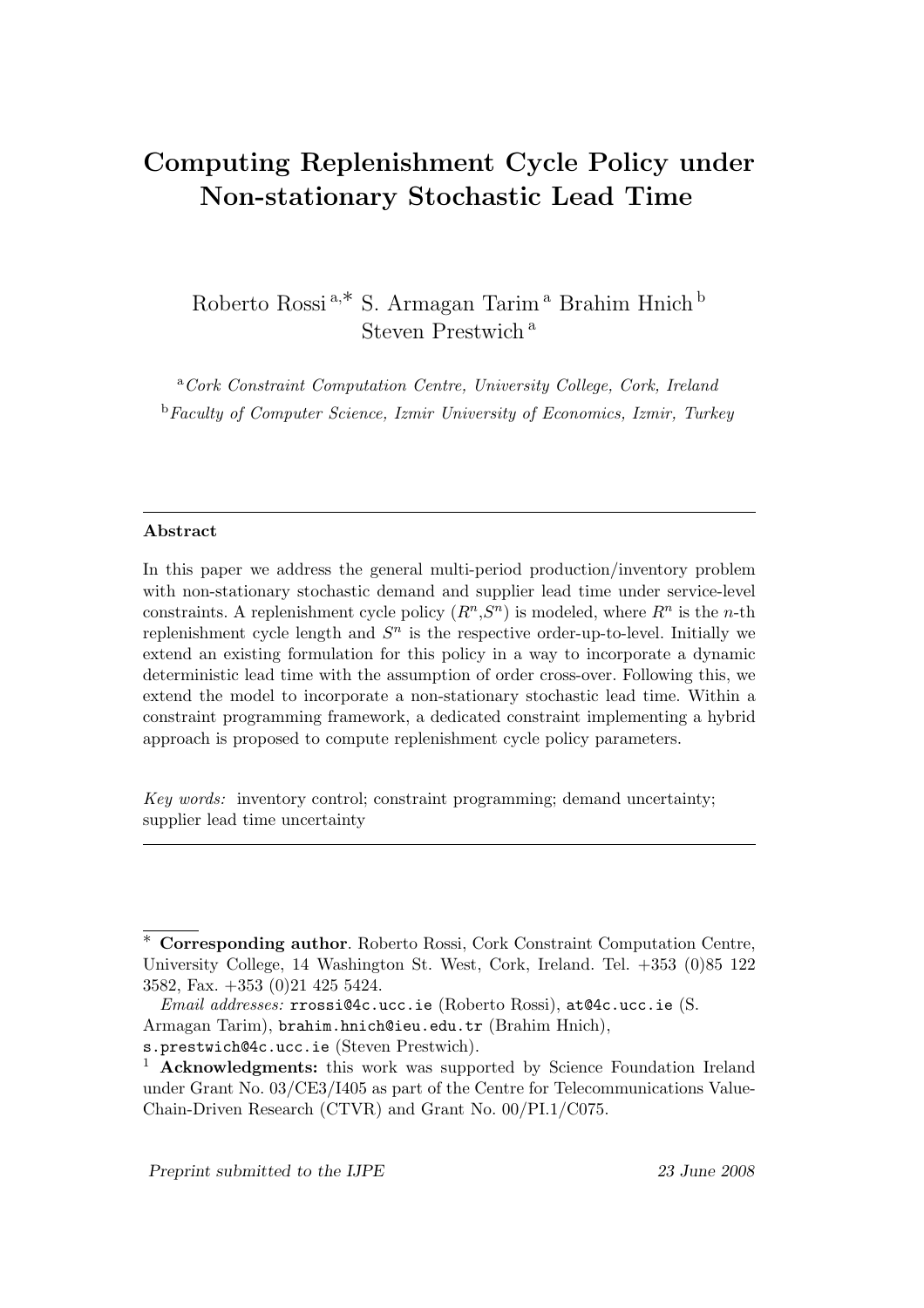# 1 Introduction

Inventory theory provides methods for managing inventories in different environments. An interesting class of production/inventory control problems is the one that considers the single location, single product case under nonstationary stochastic demand. In contrast to the production planning problem under deterministic demand (Wagner and Whitin [28]), different inventory control policies can be adopted to cope with the stochastic version.

A policy states the rules to decide when orders have to be placed and how to compute the replenishment lot-size for each order. For a discussion on inventory control policies see Silver et al. [22]. One of the well-known policies that can be adopted in inventory control is the replenishment cycle policy,  $(R, S)$ . Under the non-stationary demand assumption this policy takes the dynamic form  $(R^n, S^n)$  where  $R^n$  denotes the length of the *n*th replenishment cycle, and  $S<sup>n</sup>$  the order-up-to-level value for the *n*th replenishment.

It is a known result (Scarf [20]) that such a policy is not optimal in term of cost minimization, since non-stationary  $(s<sup>n</sup>,S<sup>n</sup>)$  always dominates it even when a delivery lag is considered (Kaplan [15]). However, as discussed in Tarim and Kingsman [25],  $(R, S)$  provides an effective means of dampening the planning instability. Furthermore, it is particularly appealing when items are ordered from the same supplier or require resource sharing. In such a case all items in a coordinated group can be given the same replenishment period. Periodic review also allows a reasonable prediction of the level of the workload on the staff involved and is particularly suitable for advanced planning environments. For these reasons, as stated by Silver et al. [22],  $(R, S)$  is a popular inventory policy.

Due to its combinatorial nature,  $(R^n, S^n)$  policy — even in the absence of stochastic lead time — presents a difficult problem to solve to optimality (Tarim and Kingsman [25]). Early work in the area have been carried out in Askin [2], Silver [21] and a heuristic procedure was proposed by Bookbinder and Tan [6]. Although many works in inventory control assume a penalty cost parameter for penalizing stock-outs, in all the works cited here the cost is minimized under a service level constraint, which is in practice a very popular measure, since it has been widely recognized that penalty costs, and in particular the cost of loosing customer goodwill, are usually difficult to assess (Bashyam and Fu [4]).

A common assumption, in practice very restrictive, in all these works is the absence of delivery lag. A work on stochastic lead time in continuous-time inventory models was presented in Zipkin [30]. Kaplan [15] characterized the optimal policy for a dynamic inventory problem where the time lag in deliv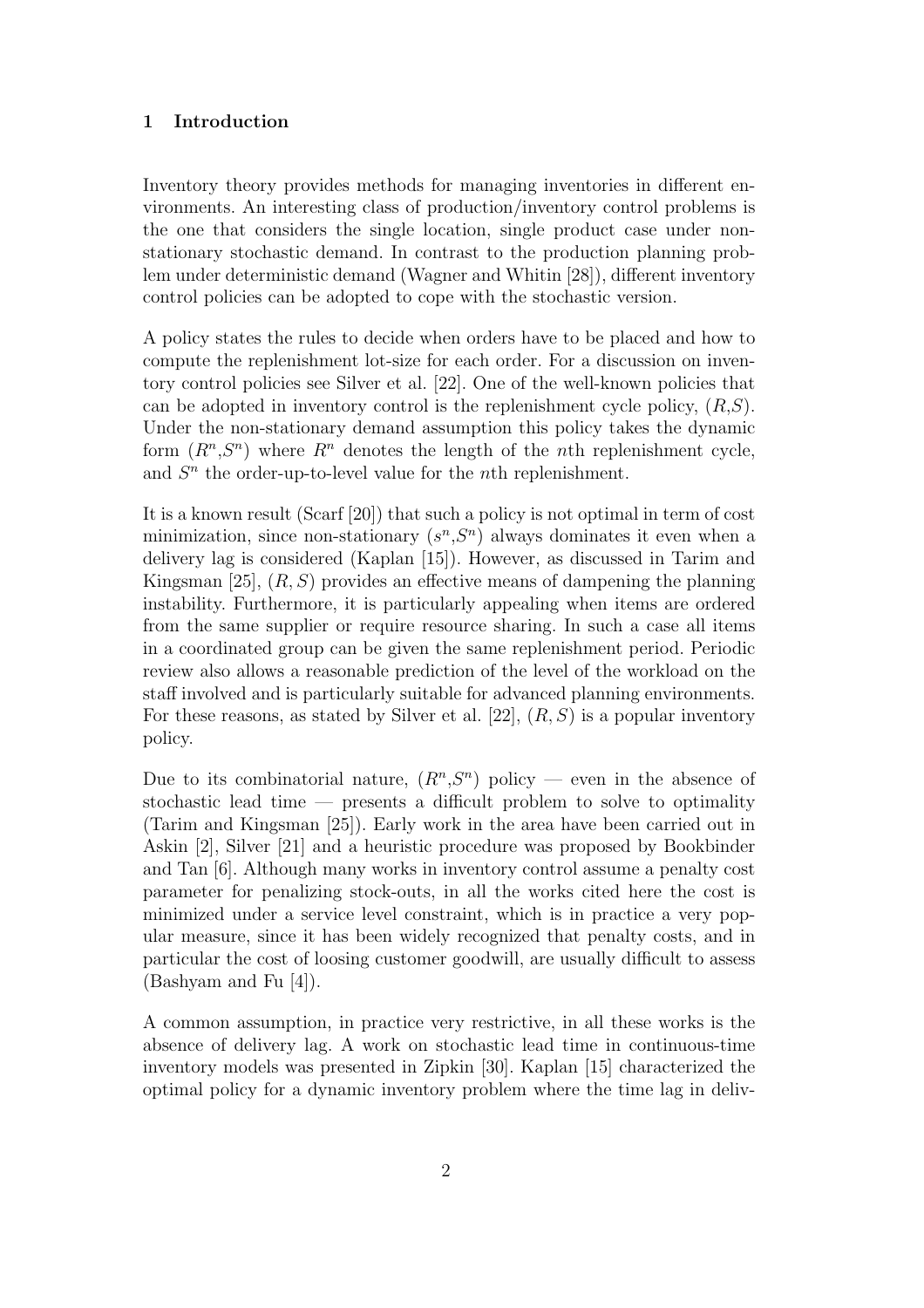ery of an item is a discrete random variable with known distribution. Since tracking all the outstanding orders by means of dynamic programming requires a large multidimensional state vector, Kaplan assumes that orders do not cross in time and supplier lead time probabilities are independent of the size/number of outstanding orders (for details on order-crossover see Hayya et al. [12]). Under these assumptions he was able to provide a solution method for the problem and to derive the optimal policy. The first assumption is valid for systems where supplier's production system has a single-server queue structure operating under a FIFO policy. In Bashyam and Fu [4] a similar problem — operating under  $(s, S)$  policy, having a service level constraint and allowing orders to cross in time — is described and solved by means of a simulation based approach. To the best of our knowledge, there is no complete approach in the literature that addresses the  $(R^n, S^n)$  policy under stochastic supplier lead time.

In this paper, we use a "stochastic constraint programming" approach to address  $(R^n, S^n)$  policy under stochastic supplier lead time. Computing optimal policy parameters under these assumptions is a hard problem from a computational point of view. We build on the work of Eppen and Martin [9] and following a similar approach we develop a scenario based method [26,5] for solving  $(R^n, S^n)$  under stochastic demand and supplier lead time. Efficient methods for computing  $(R^n, S^n)$  policy parameters based on Constraint Programming were proposed in Tarim et al. [27,24]. In this paper, under the same assumptions, we develop a dedicated constraint that realizes a deterministic equivalent modeling of chance-constraints [8] by employing a scenario based approach [26]. A constraint programming (CP) [1] model is proposed and an example is given where an inventory control problem is solved to optimality under a given discrete stochastic supplier lead time with known distribution.

The paper is organized as follows. In Section 2 we provide some formal background related to the modeling techniques employed. In Section 3 we provide a formal definition for the general multi-period production/inventory problem with non-stationary stochastic demand and lead time. In Section 4 we extend Tarim and Kingsman's [25] model for the replenishment cycle policy in order to consider a dynamic deterministic supplier lead time, which assumes that orders may cross in time. In Section 5 former results are embedded in a scenario based approach to solve the problem when a stochastic supplier lead time with known probability mass function is given. In Section 6 a CP model is proposed, which incorporates former results in a dedicated constraint able to dynamically enforce the given service level constraint during search. Furthermore a demonstrative example is given in this section to clarify the approach. In Section 7 an instance is solved under deterministic and stochastic supplier lead times; solutions are then discussed. In Section 8 results are summarized and directions for future research are given.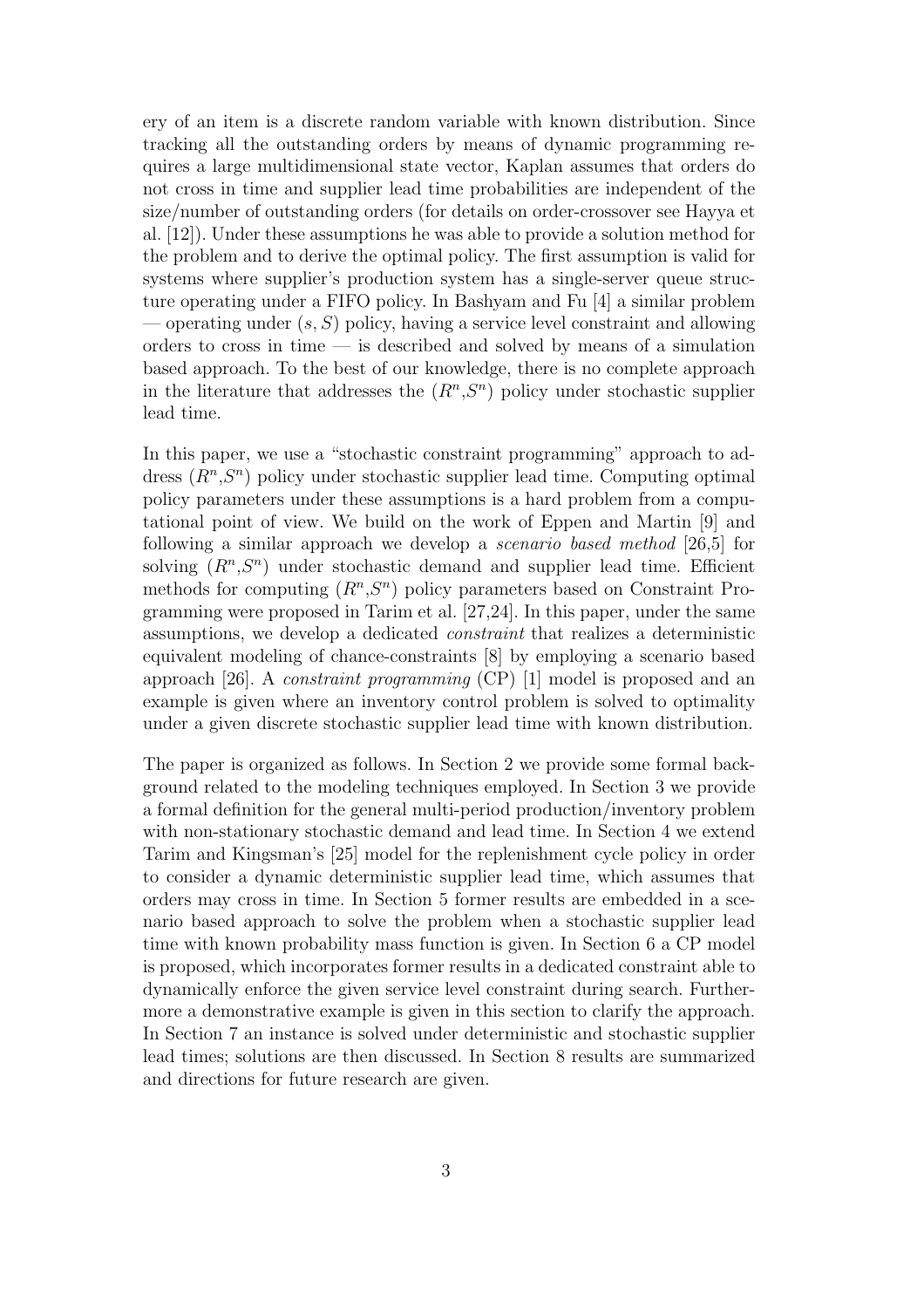## 2 Constraint Programming

A Constraint Satisfaction Problem (CSP) [1,7,16] is a triple  $\langle V, C, D \rangle$ , where V is a set of decision variables,  $D$  is a function mapping each element of V to a domain of potential values, and  $C$  is a set of constraints stating allowed combinations of values for subsets of variables in V .A solution to a CSP is simply a set of values of the variables such that the values are in the domains of the variables and all of the constraints are satisfied. We may also be interested in finding a feasible solution that minimizes (maximizes) the value of a given objective function over a subset of the variables. Alternatively, we can define a constraint as a mathematical function:  $f : D_1 \times D_2 \times ... \times D_n \to \{0,1\}$ such that  $f(x_1, x_2, \ldots, x_n) = 1$  if and only if  $C(x_1, x_2, \ldots, x_n)$  is satisfied. Using this functional notation, we can then define a constraint satisfaction problem (CSP) as follows (see also [1]): given *n* domains  $D_1, D_2, \ldots, D_n$  and m constraints  $f_1, f_2, \ldots, f_m$  find  $x_1, x_2, \ldots, x_n$  such that

$$
f_k(x_1, x_2, \dots, x_n) = 1, \quad 1 \le k \le m; \tag{1}
$$

$$
x_j \in D_j, \qquad \qquad 1 \le j \le n. \tag{2}
$$

The problem is only a feasibility problem, and no objective function is defined. Nevertheless, CSPs are also an important class of combinatorial optimization problems. Here the functions  $f_k$  do not necessarily have closed mathematical forms (for example, functional representations) and can be defined simply by providing the set S described above.

For key concepts in Constraint Programming (CP) such as constraint filtering algorithm, constraint propagation and arc-consistency see [1,17].

In [29] and [26] a stochastic constraint satisfaction problem (stochastic CSP) is defined as a 6-tuple  $\langle V, S, D, P, C, \theta \rangle$ . V is a set of decision variables and S is a set of stochastic variables. D is a function mapping each element of  $V$ and each element of S to a domain of potential values. A decision variable in V is *assigned* a value from its domain.  $P$  is a function mapping each element of S to a probability distribution for its associated domain.  $C$  is a set of constraints. A constraint  $h \in C$  that constrains at least one variable in S is a *chance-constraint.*  $\theta_h$  is a threshold value in the interval [0, 1], indicating the minimum satisfaction probability for chance-constraint  $h$ . Note that a chanceconstraint with a threshold of 1 is equivalent to a hard constraint.

In [29] a policy based view of stochastic constraint programs is proposed. The semantics is based on a tree of decisions. Each path in a policy represents a different possible scenario (set of values for the stochastic variables), and the values assigned to decision variables in this scenario. To find satisfying policies, backtracking and forward checking algorithms, which explores the implicit AND/OR graph, are presented. Such an approach has been further in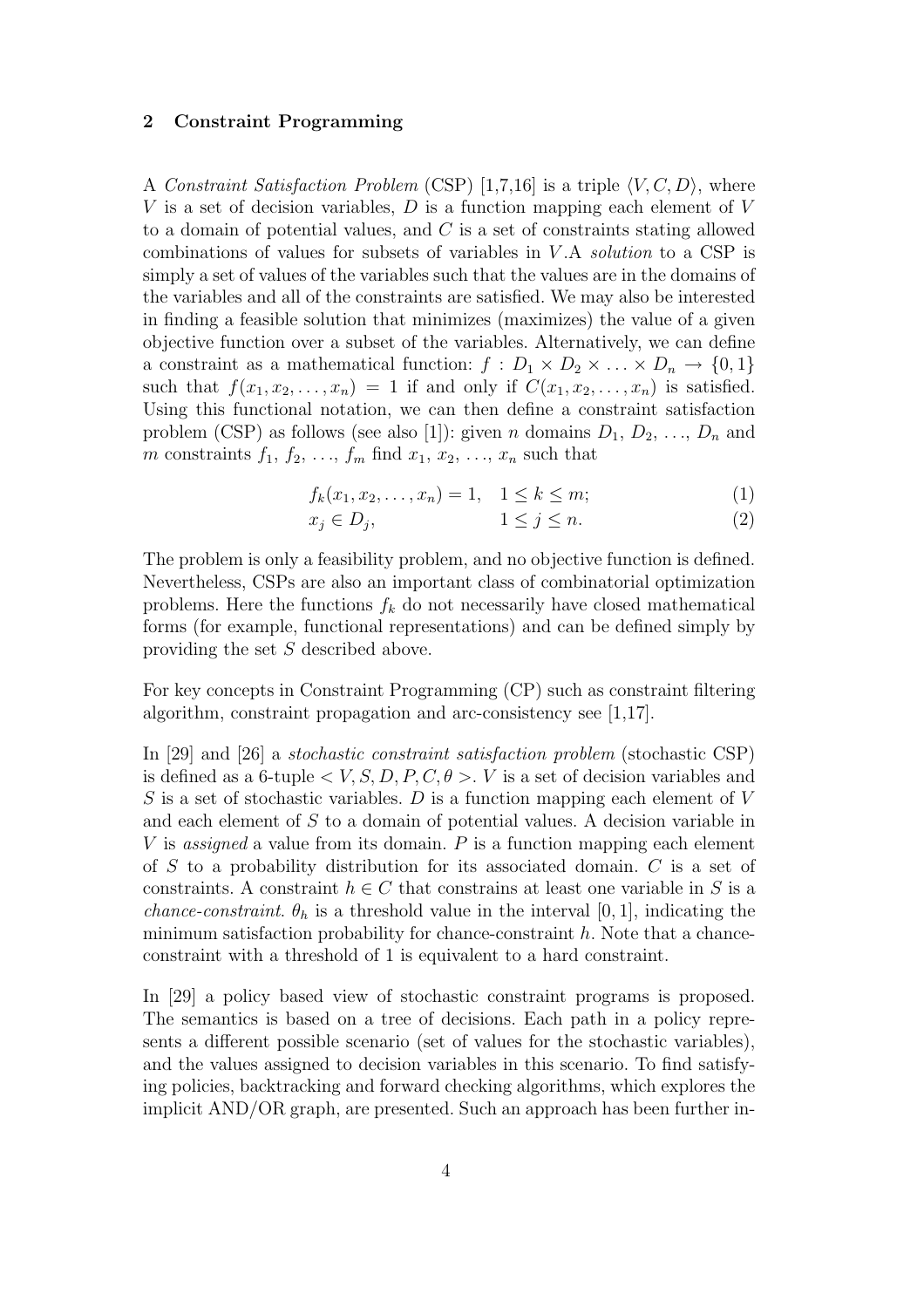vestigated in [3]. An alternative semantics for stochastic constraint programs, which suggests an alternative solution method, comes from a scenario-based view [5]. In [26] the authors outline this solution method, which consists in generating a scenario-tree that incorporates all possible realizations of discrete random variables into the model explicitly. The great advantage of such an approach is that conventional constraint solvers can be used to solve stochastic CSP. Of course, there is a price to pay in this approach, as the number of scenarios grows exponentially with the number of stages and such a growth is particularly affected by random variables that contain a wide range of values in their domain.

# 3 Problem Definition

We consider a finite planning horizon of  $N$  periods and a demand  $d_t$  for each period  $t \in \{1, \ldots, N\}$ , which is a random variable with probability density function  $g_t(d_t)$ . We assume that the demand occurs instantaneously at the beginning of each time period. The demand we consider is non-stationary, that is it can vary from period to period, and we also assume that demands in different periods are independent.

In the following sections we will consider two different cases, respectively: a deterministic lead time of length  $L_t$  for an order placed in period  $t \in \{1, ..., N\}$ and a stochastic lead time  $l_t$  with probability mass function  $f_t(l_t)$  for an order placed in period  $t \in \{1, ..., N\}$ . Note that  $\{l_t\}$  are mutually independent and each of them is also independent of the respective order quantity. A fixed delivery cost a is incurred for each order and a variable unit cost v. A linear holding cost  $h$  is incurred for each unit of product carried in stock from one period to the next. We assume that it is not possible to sell back excess items to the vendor at the end of a period and that negative orders are not allowed, so that if the actual stock exceeds the order-up-to-level for that review, this excess stock is carried forward and not returned to the supply source. However, such occurrences are regarded as rare events and accordingly the cost of carrying excess stocks and the positive effect on the service level of subsequent periods is ignored. As a service level constraint we require the probability that at the end of each and every period the net inventory will not be negative set to be at least a given value  $\alpha$ . Our aim is to minimize the expected total cost, which is composed of ordering costs, unit costs and holding costs, over the N-period planning horizon, satisfying the service level constraints.

The actual sequence of ordering and delivery to be considered can be arbitrary as Kaplan notices in [15]. In the following we will adopt the same sequence of action he describes, since it handles all the deliveries symmetrically and allows for some delay in the arrival deliveries at the beginning of a period. The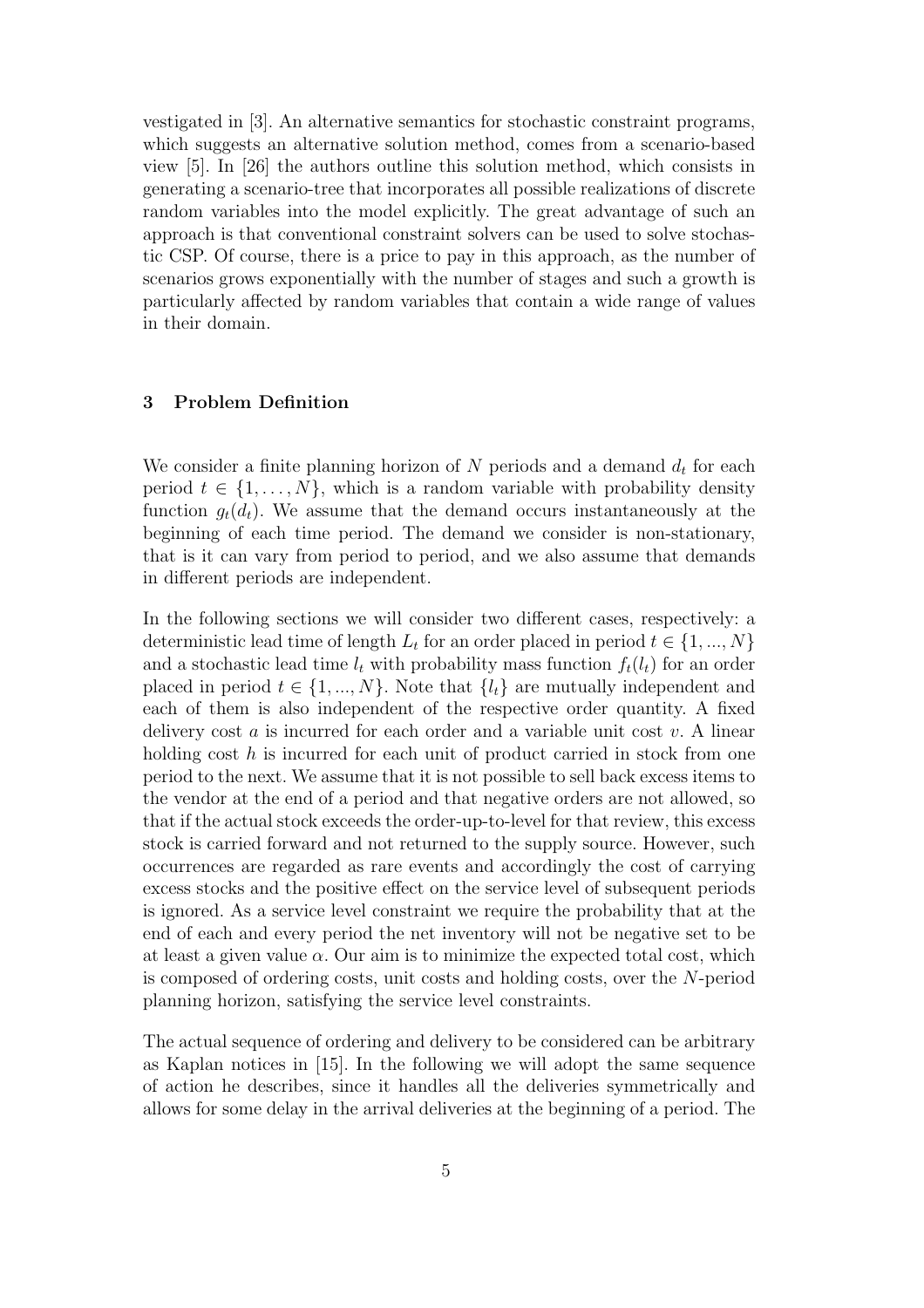sequence is therefore as follows. At the beginning of a period, the inventory on hand after all the demands from previous periods have been realized is known. Since we are assuming complete backlogging, this quantity may be negative. Also known are orders placed in previous periods which have not been delivered yet. On the basis of this information, an ordering decision is made for the current period. All the deliveries that are to be made during a period are assumed to be made immediately after this ordering decision and hence are on hand at the beginning of the period. A further discussion that states the convenience of this sequence of events can be found in Kaplan [15]. To summarize there are three successive events at the beginning of each period. First, stock on hand and outstanding orders are determined. Second, an ordering decision is made on the basis of this information. Third, all supplier deliveries for the current period, including possibly the most recent orders, are received.

# 4 Dynamic Deterministic Lead Time

In this section we focus on the general multi-period production/inventory problem with stochastic demands and dynamic deterministic lead time. The reader may also refer to [11] about this topic. This problem can be formulated as finding the timing of the stock reviews and the size of the respective nonnegative replenishment orders,  $X_t$  in period t, with the objective of minimizing the expected total cost  $E\{TC\}$  over a finite planning horizon of N periods. Since a dynamic deterministic lead time  $L_t \geq 0$  is considered in each period  $t = 1, \ldots, N$ , an order placed in period t will be received only at period  $t + L_t$ . Depending on the values assigned to  $L_t$  it may be obviously not possible to provide the required service level for some initial periods. In general we will be able to provide the required service level  $\alpha$  starting from the period t for which the value  $t + L_t$  is minimum. Let M be this period. Notice also that it will never be optimal to place any order in a period t such that  $t + L_t > N$ , since such an order will not be received within the given planning horizon. The problem can be formulated as a chance-constrained programming model (see Bookbinder and Tan [6]),

$$
\min \ E\{TC\} = \int_{d_1} \int_{d_2} \dots \int_{d_N} \sum_{t=1}^N (a\delta_t + vX_t + h \cdot \max(I_t, 0))
$$
\n
$$
\times g_1(d_1)g_2(d_2) \dots g_N(d_N)d(d_1)d(d_2)\dots d(d_N)
$$
\n(3)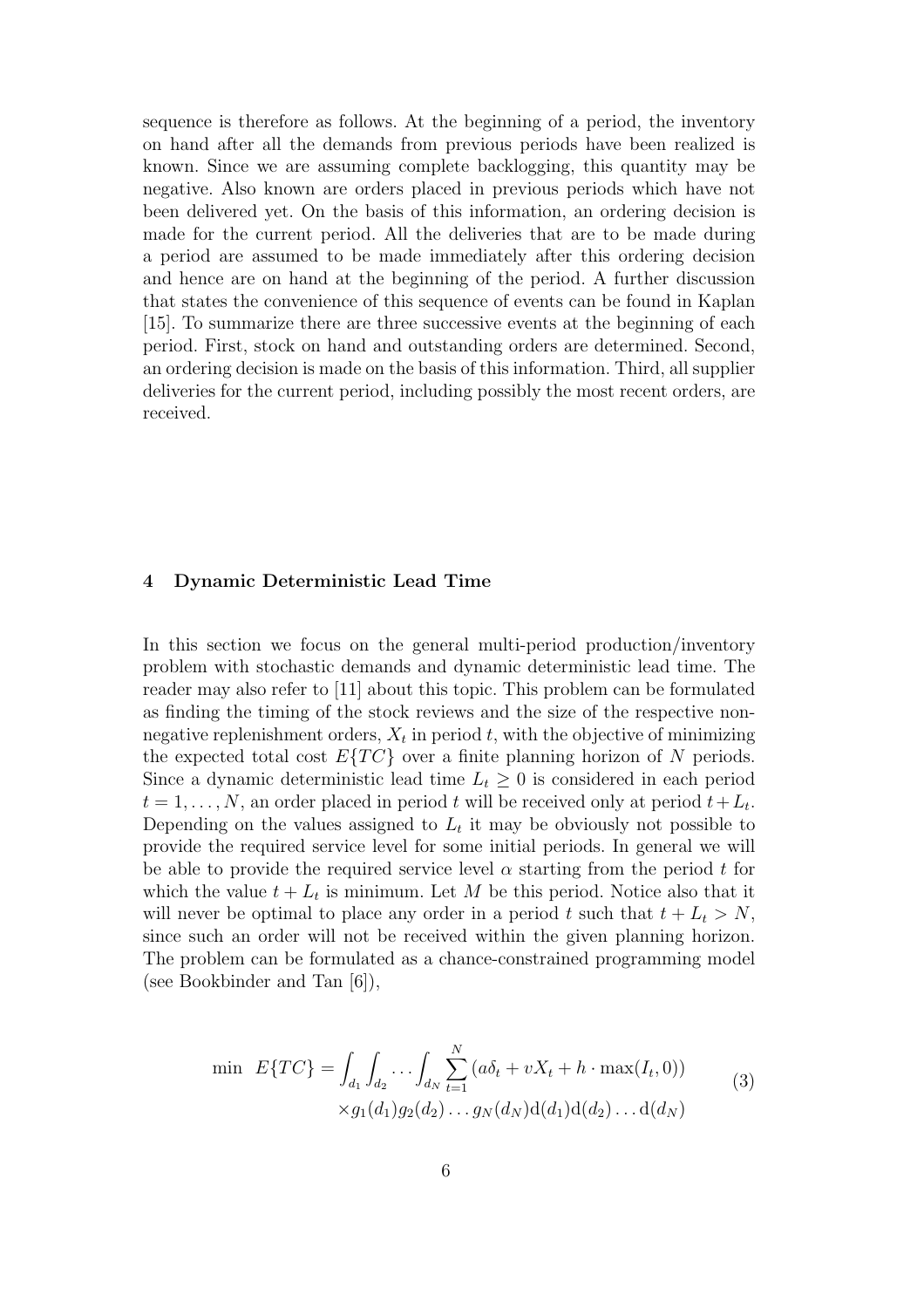subject to, (

$$
\delta_t = \begin{cases} 1, & \text{if } X_t > 0 \\ 0, & \text{otherwise} \end{cases} \qquad t = 1, \dots, N \tag{4}
$$

$$
I_t = I_0 + \sum_{\{i|i\geq 1, L_i + i \leq t\}} X_i - \sum_{i=1}^t d_i \qquad t = 1, ..., N \qquad (5)
$$

$$
\Pr\{I_t \ge 0\} \ge \alpha \qquad \qquad t = M, ..., N \qquad (6)
$$

$$
I_t \in \mathbb{Z}, \quad X_t \ge 0, \quad \delta_t \in \{0, 1\} \qquad t = 1, \dots, N \tag{7}
$$

where we comply with the notation used in [6],

- $d_t$ : the demand in period t, a random variable with probability density function,  $g_t(d_t)$ ,
- $a$ : the fixed ordering cost (incurred when an order is placed),
- $h$ : the proportional stock holding cost,
- $v$ : the unit variable cost of an item,
- $L_t$ : the deterministic delivery lead time in period  $t, L_t \geq 0$
- $\delta_t$ : a  $\{0,1\}$  variable that takes the value of 1 if a replenishment occurs in period  $t$  and  $0$  otherwise,
- $I_t$ : the inventory level (stock on hand minus back-orders) at the end of period t,
- $I_0$ : the initial inventory,
- $X_t$ : the size of the replenishment order placed in period t,  $X_t \geq 0$ , (received in period  $t + L$ ).

Let us denote the inventory position (the total amount of stock on hand plus outstanding orders minus back-orders) at the end of period  $t$  as  $P_t$ . It directly follows that

$$
P_t = I_t + \sum_{\{i|1 \le i \le t, L_i + i > t\}} X_i.
$$
 (8)

where  $P_t$  is the inventory position in period t and it is assumed  $P_0 = I_0$ . We now reformulate the model using the inventory position,

$$
\min E\{TC\} = \int_{d_1} \int_{d_2} \cdots \int_{d_N} \sum_{t=1}^N \left( a\delta_t + vX_t + h \cdot \max(P_t - \sum_{\{i \mid 1 \le i \le t, L_i + i > t\}} X_i, 0) \right) (9) \times g_1(d_1)g_2(d_2) \dots g_N(d_N) d(d_1) d(d_2) \dots d(d_N)
$$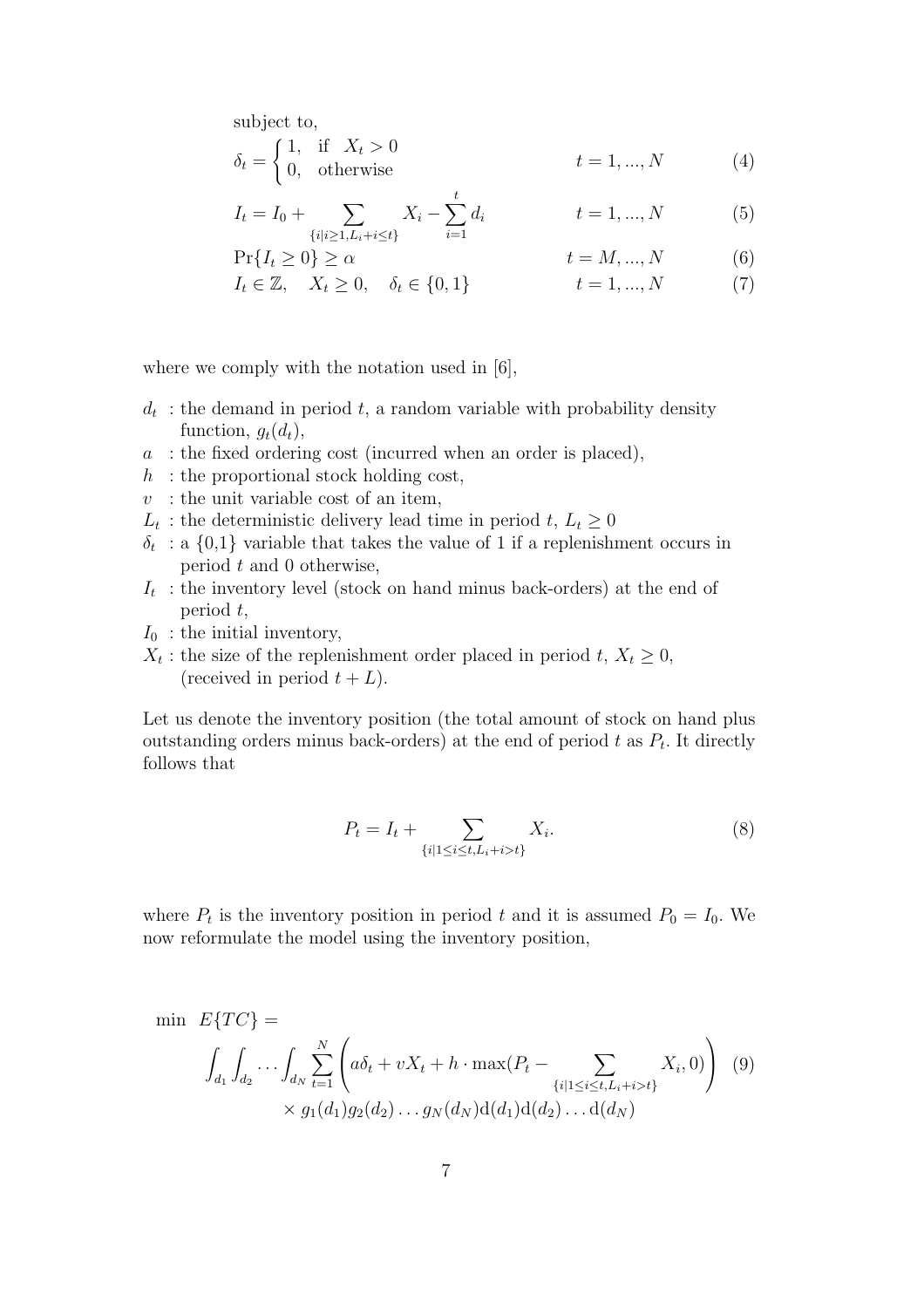subject to,

$$
\delta_t = \begin{cases} 1, & \text{if } X_t > 0 \\ 0, & \text{otherwise} \end{cases} \qquad t = 1, \dots, N \qquad (10)
$$

$$
P_t = I_0 + \sum_{i=1}^t (X_i - d_i) \qquad \qquad t = 1, ..., N \qquad (11)
$$

$$
\Pr\{P_t \ge \sum_{\{i|1 \le i \le t, L_i + i > t\}} X_t\} \ge \alpha \qquad t = M, ..., N \qquad (12)
$$

$$
P_t \in \mathbb{Z}, \quad X_t \ge 0, \quad \delta_t \in \{0, 1\} \qquad t = 1, ..., N. \tag{13}
$$

By using the expectation operator  $E\{\cdot\}$ , since  $\{d_t\}$  are assumed to be mutually independent, we may rewrite the objective function as

$$
\min \ E\{TC\} = \sum_{t=1}^{N} \left( h \cdot E \left\{ \max(P_t - \sum_{\{i \mid 1 \le i \le t, L_i + i > t\}} X_i, 0) \right\} + a \cdot \delta_t + v \cdot X_t \right). \tag{14}
$$

When a stock-out occurs, all demand is back-ordered and filled as soon as an adequate supply arrives. However, the probability that net inventory will not be negative is set normally quite high by the management, so that the cost of back-orders can be ignored in the model. Moreover, Bookbinder and Tan discuss that the term  $E{\max(I_t, 0)}$  may be approximated by  $E{I_t}$ , in view of these remarks. Therefore in our model we approximate the term  $E\{\max(P_t - \sum_{i|1 \le i \le t, L_i + i > t\}} X_i, 0)\}\$  with the term  $E\{P_t - \sum_{i|1 \le i \le t, L_i + i > t\}} X_i\}.$ 

The general chance constrained programming formulation given above can be modified to incorporate the inventory control policy adopted. In this paper we adopt the "replenishment cycle policy", which is equivalent to Bookbinder-Tan's "static-dynamic uncertainty strategy". The replenishment cycle policy (ie,  $(R, S)$  policy) is *static* in the sense that the replenishment periods are determined once and for all at the beginning of the planning horizon, and dynamic as the order quantities are decided only after observing the realized demand. In what follows –based on [25], in which lead times are ignored– we formulate the replenishment cycle policy under dynamic deterministic lead times,  $L_t$ .

Consider a review schedule, which has  $m$  reviews over the  $N$  period planning horizon with orders placed at  $\{T_1, T_2, \ldots, T_m\}$ , where  $T_i > T_{i-1}$ ,  $T_m \leq N L_{T_m}$ . For convenience  $T_1$  is defined as the start of the planning horizon and  $T_{m+1} = N+1$  as the period immediately after the end of the planning horizon. The review schedule may be generalized to consider the case where  $T_1$ 1, if the opening stock  $I_0$  is sufficient to cover the immediate needs at the start of the planning horizon. The associated stock reviews will take place at the beginning of periods  $T_i$ ,  $i = 1, \ldots, m$ . In the considered dynamic review and replenishment policy clearly the orders  $X_i$  are all equal to zero except at replenishment periods  $T_1, T_2, \ldots, T_m$ . The inventory level  $I_t$  carried from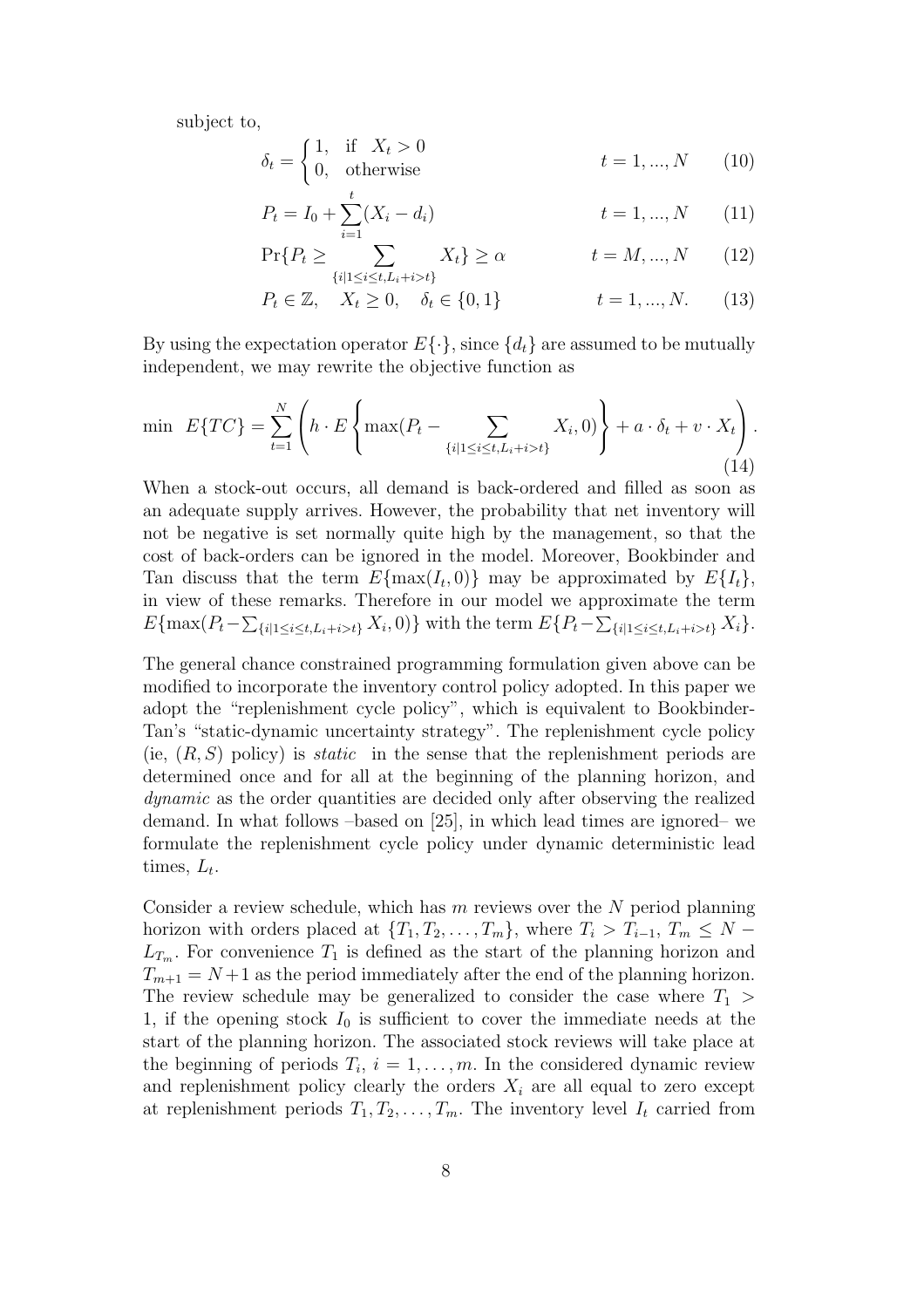period t to period  $t + 1$  is the opening stock plus any orders that have arrived up to and including period  $t$  less the total demand to date. Hence is given by

$$
I_t = I_0 + \sum_{\{i \mid L_{T_i} + T_i \le t\}} X_{T_i} - \sum_{k=1}^t d_k, \quad t = 1, \dots, N. \tag{15}
$$

Let us define

$$
p(t) = \max \{i | \forall j, j \le i, T_j + L_{T_j} \le t, i = 1,..., m\}.
$$
 (16)

The inventory level  $I_t$  at the end of period t (Eq. 15) can be expressed as

$$
I_t = I_0 + \sum_{i=1}^{p(t)} X_{T_i} + \sum_{\{i \mid i > p(t), L_{T_i} + T_i \le t\}} X_{T_i} - \sum_{k=1}^t d_k, \quad t = 1, \dots, N. \tag{17}
$$

We now want to reformulate the constraints of the chance constrained model in terms of a new set of decision variables  $R_{T_i}$ ,  $i = 1, \ldots, m$ . We define

$$
P_t = R_{T_i} - \sum_{k=T_i}^{t} d_k, \quad T_i \le t < T_{i+1}, \quad i = 1, \dots, m \tag{18}
$$

where  $R_{T_i}$  can be interpreted as an order-up-to-position which stock should be raised after placing an order at the *i*th review period  $T_i$ , and  $R_{T_i} - \sum_{k}^{t}$  $_{k=T_i}^t$   $d_k$ is the end of period inventory position. We can now express the whole model in term of these new decision variables  $R_{T_i}$ , which are related to the inventory position in period  $T_i$ . The new problem is therefore to determine the number of reviews, m, the  $T_i$ , and the associated  $R_{T_i}$  for  $i = 1, \ldots, m$ .

If there is no replenishment scheduled for period t, then  $R_t$  equals the opening inventory position in period t. It follows that the variable  $R_t$  must be equal to  $P_{t-1}$  if no order is placed in period t and equal to the order-up-to-position if there is a review in period  $t$ . We can express this using the following constraints

$$
R_t = P_t + d_t, \qquad \qquad t = 1, \dots, N \tag{19}
$$

$$
R_t \ge P_{t-1}, \qquad t = 1, \dots, N \tag{20}
$$

$$
R_t > P_{t-1} \Rightarrow \delta_t = 1, \quad t = 1, \dots, N. \tag{21}
$$

The values for the order-up-to-position variables,  $R_t$ , are then those that give the minimum expected total cost  $E\{TC\}$ . The desired opening stock positions, as required for the solution to the problem, will then be those values of  $R_t$ , for which  $\delta_t = 1$ . It is now clear that Constraints 4 and 5 can be replaced by Eq. 19, 21 and 20.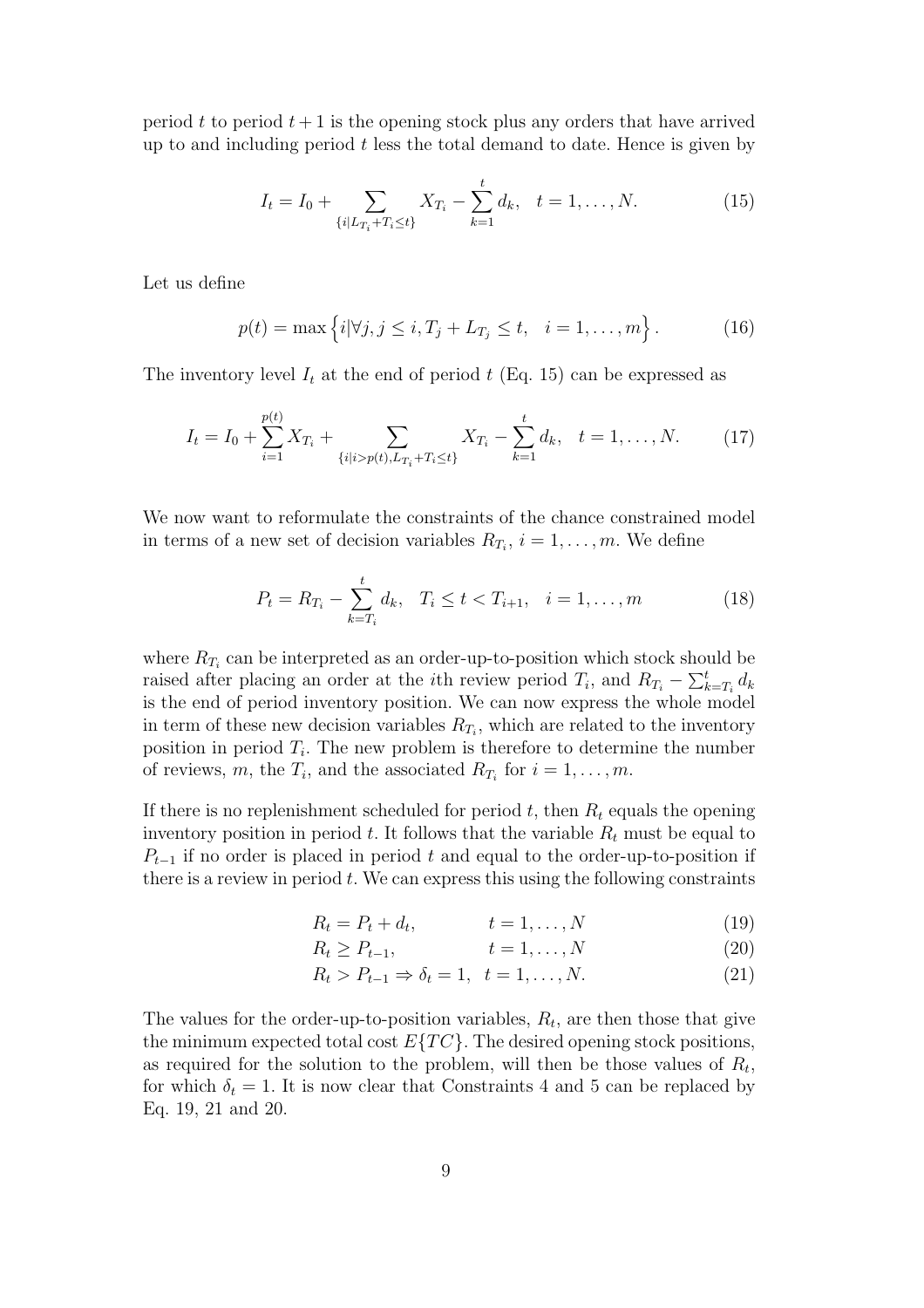Let us now express Eq. 17 using  $R_{T_i}$  as decision variables

$$
I_{t} = R_{T_{p(t)}} + \sum_{\{i|i > p(t), L_{T_i} + T_i \le t\}} \left( R_{T_i} - R_{T_{i-1}} + d_{T_{i-1}} + \ldots + d_{T_i - 1} \right) - \sum_{k = T_{p(t)}}^{t} d_k,
$$
\n
$$
t = 1, \ldots, N.
$$
\n(22)

As already mentioned,  $\alpha$  is the desired minimum probability that the net inventory level in any time period will be non-negative. M is by definition the first period at which the inventory can be controlled. Keeping this in mind we require

$$
\Pr\left\{I_t \ge 0\right\} \ge \alpha, \quad t = M, \dots, N. \tag{23}
$$

which implies, by substituting  $I_t$  with the right term in Eq. 22,

$$
G_S \left( R_{T_{p(t)}} + \sum_{\{i \mid i > p(t), L_{T_i} + T_i \le t\}} (R_{T_i} - R_{T_{i-1}}) \right) \ge \alpha, \tag{24}
$$
\n
$$
t = M, \dots, N.
$$

where  $S = \sum_{k=1}^{t}$  $_{k=T_{p(t)}}^t d_k - \sum$  ${_{i|i>p(t),L_{T_i}+T_i\leq t\}}(d_{T_{i-1}} + \ldots + d_{T_i-1})$  and, as given in [6],  $G_{d_1+d_2+\dots+d_t}(.)$  is the cumulative distribution function of  $D(t) = d_1 + d_2 +$  $\ldots + d_t.$ 

We now express the whole model in terms of the new set of variables  $R_i$ . Since we consider expectations  $\tilde{P}_i$  and  $\tilde{d}_i$ , it follows that  $R_i = \tilde{P}_i + \tilde{d}_i$  and also that the term  $X_t$  in the objective function can be expressed as  $R_t - \tilde{P}_{t-1}$ . We replace the service level constraint  $6$  using the new formulation in Eq. 24. We place the service level constraint b using the new formulation in Eq. 24. We<br>should note that  $v \sum_{t=1}^{N} (R_t - \tilde{P}_{t-1})$  in the objective function can be rewritten as  $v \sum_{t=1}^{N} \tilde{d}_t + v \cdot P_N$ , where  $\sum_{t=1}^{N} \tilde{d}_t$  is obviously a constant of the problem. The resulting model is as follows,

$$
E\{TC\} =
$$

$$
v\sum_{t=1}^{N} \tilde{d}_t + \min \left[ \sum_{t=1}^{N} \left( h \cdot \left( \tilde{P}_t - \sum_{\{i \mid 1 \le i \le t, L_i + i > t\}} (R_i - \tilde{P}_{i-1}) \right) + a \cdot \delta_t \right) + v \cdot \tilde{P}_N \right]
$$
(25)

subject to,

$$
{T_1, \ldots, T_m} = {t \in {1, \ldots, N} | \delta_t = 1}
$$
  
Eq. 24, 
$$
t = M, \ldots, N
$$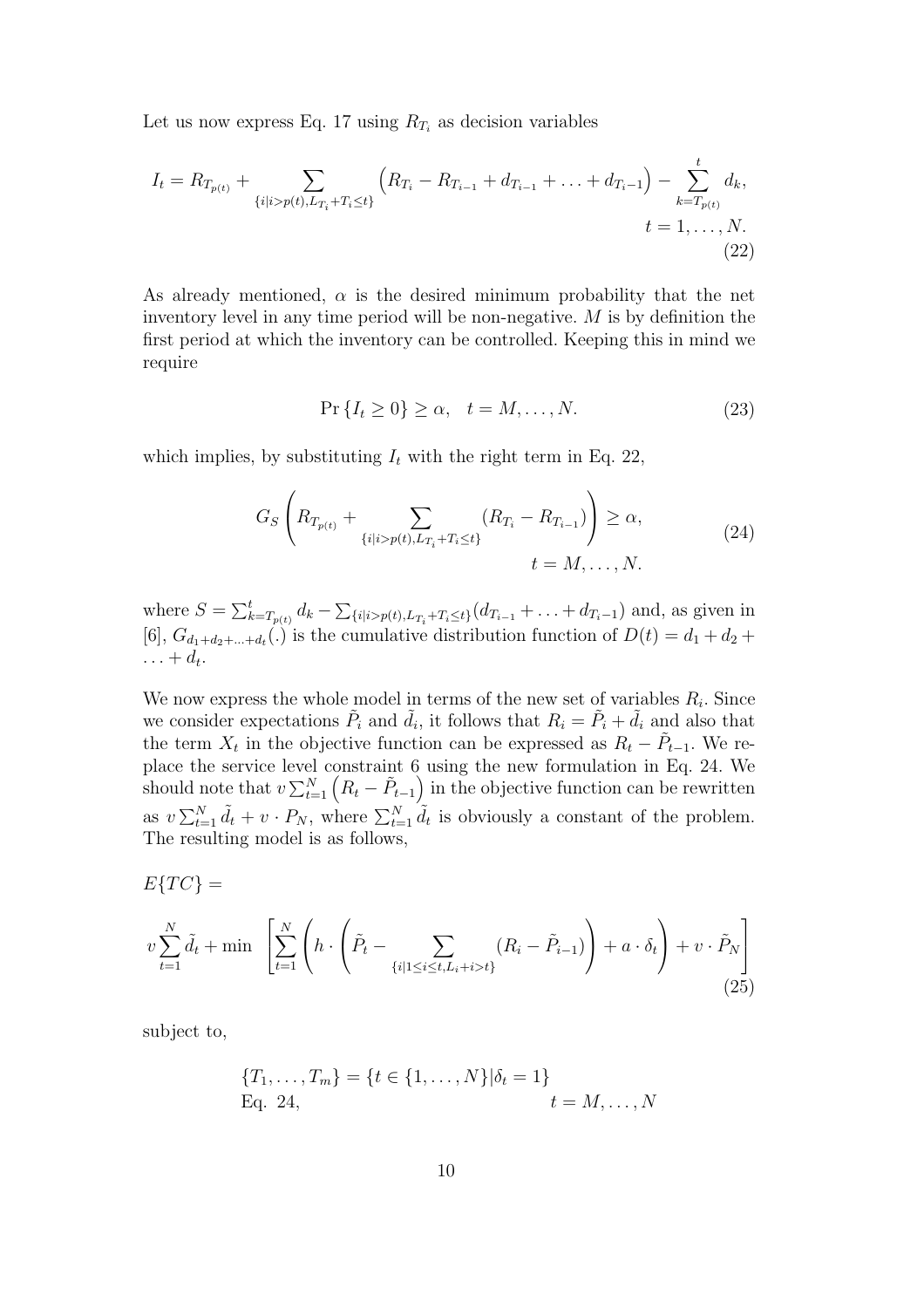$$
R_t > \tilde{P}_{t-1} \Rightarrow \delta_t = 1, \qquad t = 1, \dots, N \tag{26}
$$

$$
R_t \ge \tilde{P}_{t-1}, \qquad t = 1, \dots, N \tag{27}
$$

$$
R_t = \tilde{P}_t + \tilde{d}_t, \qquad t = 1, \dots, N \qquad (28)
$$

$$
R_t \ge 0, \quad \tilde{P}_t \ge 0, \quad \delta_t \in \{0, 1\} \quad t = 1, \dots, N
$$
\n(29)

So far we treated the replenishment cycle policy formulation of the produc- $\chi$  tion/inventory problem under non-stationary stochastic demand,  $d_t$ , and dynamic deterministic lead time,  $L_t$ . We now recall that a deterministic equivalent formulation of this problem under the same policy, non-stationary stochastic demand,  $d_t$ , and deterministic but constant lead time,  $L$ , was proposed in [23]. According to this formulation and from the results presented here, when the lead time is deterministic and constant, it is easy to see that Eq. 24 becomes

$$
G_{d_{T_{p(t)}} + d_{T_{p(t)} + 1} + \ldots + d_t}(R_{T_{p(t)}}) \ge \alpha, \quad t = L + 1, \ldots, N. \tag{30}
$$

We adopt the following change of variable:  $T_{p(t)} = T_i$ . Since the lead time is deterministic and constant  $T_i$  will be equal to  $T_{p(t)}$  for every t such that  $T_i \leq t < T_{i+1} + L$ . It directly follows that

$$
G_{d_{T_i} + d_{T_i + 1} + \dots + d_t}(R_{T_i}) \ge \alpha, \quad T_i \le t < T_{i+1} + L. \tag{31}
$$

By defining  $k = t - L$  we can rewrite the former expression as

$$
G_{d_{T_i} + d_{T_i + 1} + \dots + d_{k+L}}(R_{T_i}) \ge \alpha, \quad T_i \le k < T_{i+1} \tag{32}
$$

and therefore, since  $\tilde{P}_k = R_{T_i} - \sum_{n=1}^{k}$  $_{n=T_i}^k \tilde{d}_n$ , it follows,

$$
\tilde{P}_k \ge G_{d_{T_i} + d_{T_i + 1} + \dots + d_{k+L}}^{-1}(\alpha) - \sum_{n = T_i}^{k} \tilde{d}_n, \quad T_i \le k < T_{i+1}.\tag{33}
$$

 $G^{-1}$  is an "inverse function", such that  $G_{D}^{-1}$  $_{D(t)}^{-1}(\alpha) = u$  means  $\alpha = G_{D(t)}(u) =$  $Pr\{D(t) \leq u\}$ . We assume that G is strictly increasing, hence  $G^{-1}$  is uniquely defined. The right-hand side of Eq. 33 can be calculated off-line and memorized in a table once the form of  $g_t(\cdot)$  is selected. Let

$$
\Phi[i,j] = G_{d_i + d_{i+1} + \dots + d_{j+L}}^{-1}(\alpha) - \sum_{k=i}^{j} \tilde{d}_k.
$$
\n(34)

By employing the table presented in Eq. 34, the whole model under deterministic and constant lead time,  $L$ , can be easily expressed using a CP formulation similar to the one presented in [27]. The whole model is

$$
E\{TC\} = \n v \sum_{t=1}^{N} \tilde{d}_t + \min \left[ \sum_{t=1}^{N} \left( h \cdot \left( \tilde{P}_t - \sum_{i=t-L+1}^{t} (R_i - \tilde{P}_{i-1}) \right) + a \cdot \delta_t \right) + v \cdot \tilde{P}_N \right] \tag{35}
$$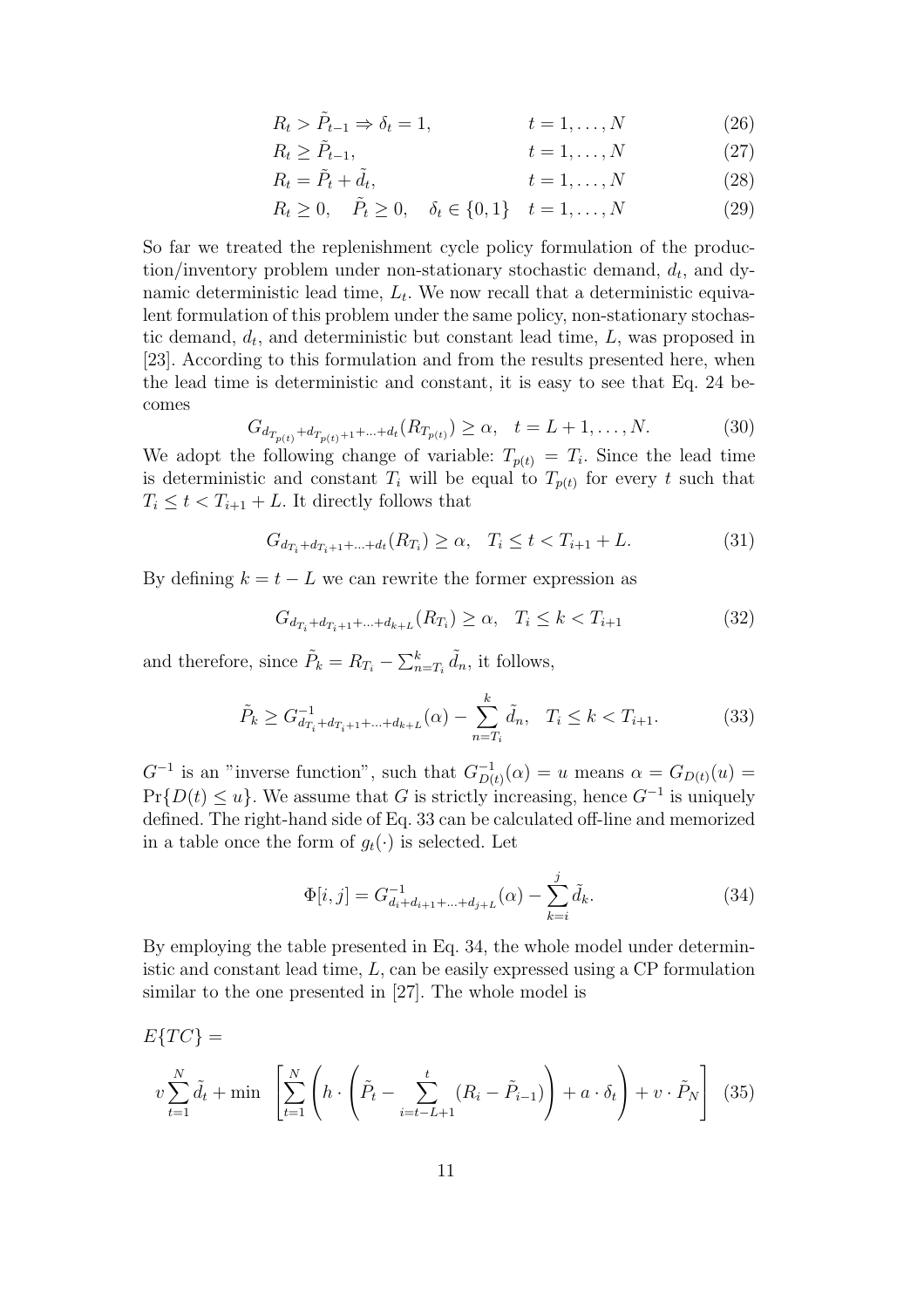subject to,

$$
R_t > \tilde{P}_{t-1} \Rightarrow \delta_t = 1 \qquad \qquad t = 1, \dots, N \qquad (36)
$$

- $R_t > \tilde{P}_{t-1}$  $t = 1, \ldots, N$  (37)
- $\tilde{P}_t \geq \Phi[\max_{j \in \{1..t\}}$  ${t} = 1, \ldots, N - L$  (38)

$$
R_t = \tilde{P}_t + \tilde{d}_t, \qquad t = 1, \dots, N \qquad (39)
$$

 $R_t \geq 0$ ,  $\tilde{P}_t \geq 0$ ,  $\delta_t \in \{0, 1\}$   $t = 1, ..., N$  (40)

where elements in matrix  $\Phi$  are indexed using the **element** constraint [13]. Obviously if we want to invert the cumulative distribution function in Eq. 24 as in the constant lead time case, the dimension of the table where the buffer stock levels are stored has to increase, since many decision variables take part in the computation of the stock-out probability. Instead of building this matrix, it may be therefore convenient to develop a dedicated constraint for the CP formulation of the model. In fact, in CP relations between decision variables can be expressed by means of dedicated constraints that may include customized algorithms to generate parameters and verify complex conditions like Eq. 24. In this constraint we simply wait for a partial assignment of decision variables  $\{\delta_t\}$  and, by using Eq. 24, we dynamically generate during the search deterministic equivalent constraints in a way similar to the one presented in the example above. These deterministic constraints are enforced to guarantee the required service level under the given partial replenishment plan.

## 5 Non-stationary Stochastic Lead Time

We now consider the general multi-period production/inventory problem with non-stationary stochastic demand and lead time. As in Eppen and Martin [9], we consider a discrete stochastic lead time with probability mass function  $f_i(\cdot)$ in each period  $i = 1, \ldots, N$ . This means that an order placed in period i will be received after k periods with probability  $f_i(k)$ . Since  $f_i(k)$  is discrete we shall assume that there is a maximum lead time L for which  $\sum_{k=0}^{L} f_i(k) = 1$ ,  $i = 1, \ldots, N$ . The probability of observing any lead time length  $p > L$  will be always 0. Therefore the possible lead time lengths are limited to  $S = \{0, \ldots, L\}$ and the probability mass function is defined on the finite set S. Depending on the probabilities assigned to each lead time length by the probability mass function, it may not be possible to provide the required service level for some initial periods. In general, reasoning in a worst case scenario, it will always be possible to provide the required service level  $\alpha$  starting from period  $L + 1$ .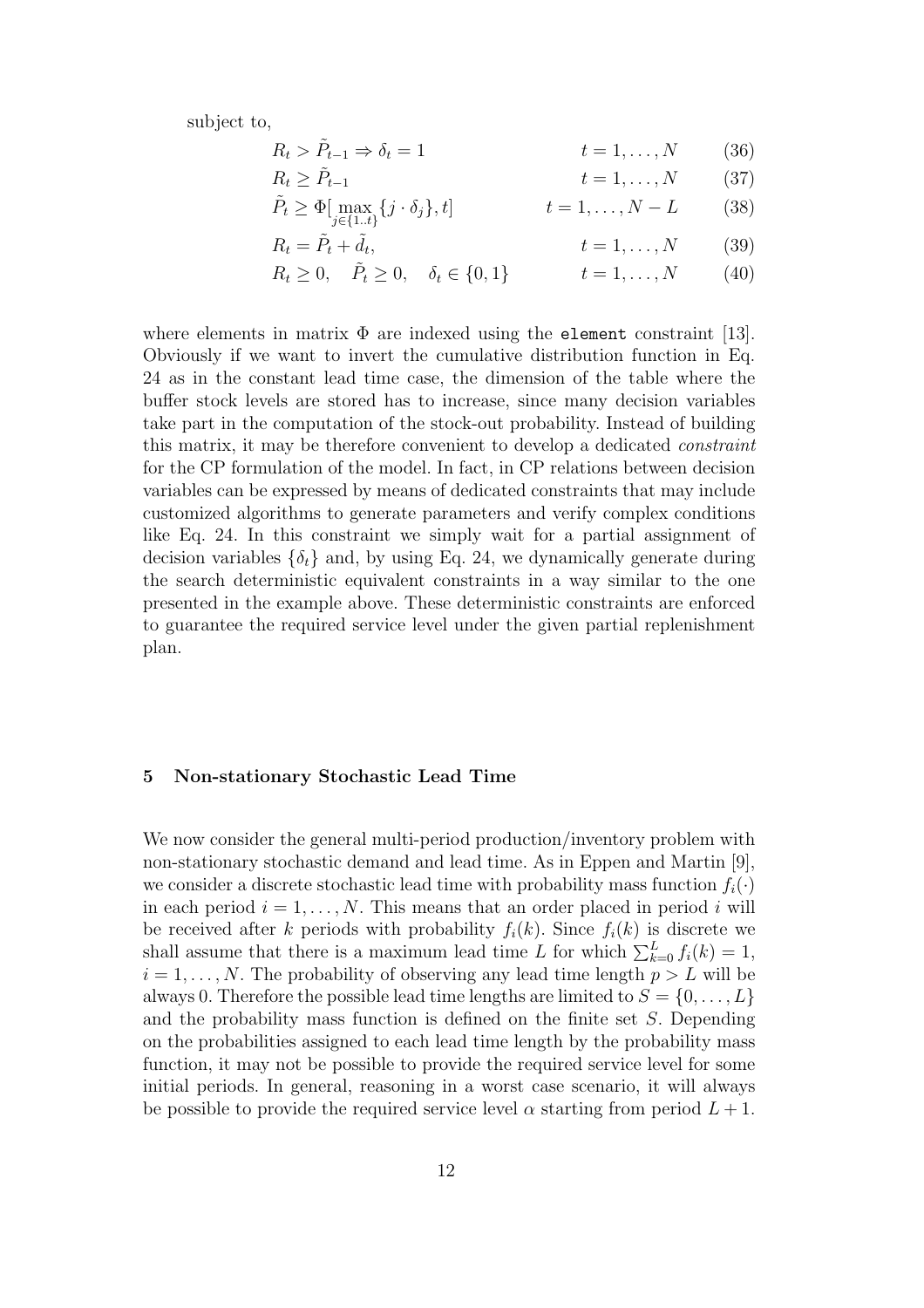The chance-constrained programming model is given below,

$$
\min \ E\{TC\} = \int_{d_1} \dots \int_{d_N} \sum_{l_1} \dots \sum_{l_N} \sum_{t=1}^T (v \cdot X_t + a \cdot \delta_t + h \cdot I_t)
$$
  

$$
f_1(l_1) f_2(l_2) \dots f_N(l_N) \times g_1(d_1) g_2(d_2) \dots g_N(d_N) d(d_1) d(d_2) \dots d(d_N)
$$
 (41)

subject to,

$$
I_t = I_0 + \sum_{\{i|i \ge 1, l_i \le t-i\}} (X_i - d_t) \qquad t = 1, ..., N \qquad (42)
$$

$$
\delta_t = \begin{cases}\n1, & \text{if } X_t > 0 \\
0, & \text{otherwise}\n\end{cases}\n\qquad t = 1, \dots, N\n\tag{43}
$$

$$
\Pr\{I_t \ge 0\} \ge \alpha \qquad \qquad t = L + 1, \dots, N \qquad (44)
$$

$$
I_t \in \mathbb{Z}_0^+, \quad X_t \ge 0, \quad \delta_t \in \{0, 1\} \qquad t = 1, ..., N \qquad (45)
$$

where

 $l_i$ : the lead time length of the order placed in period i, a discrete random variable with probability mass function  $f_i(\cdot)$ .

We now reformulate the model using the inventory position,

min  $E\{TC\} =$ 

$$
\int_{d_1} \cdots \int_{d_N} \sum_{l_1} \cdots \sum_{l_N} \sum_{t=1}^N \left( a \delta_t + v X_t + h \cdot \left( P_t - \sum_{\{i \mid 1 \le i \le t, l_i > t-i\}} X_i \right) \right) \tag{46}
$$
\n
$$
f_1(l_1) f_2(l_2) \cdots f_N(l_N) \times g_1(d_1) g_2(d_2) \cdots g_N(d_N) d(d_1) d(d_2) \cdots d(d_N)
$$

subject to,

$$
\delta_t = \begin{cases} 1, & \text{if } X_t > 0 \\ 0, & \text{otherwise} \end{cases} \qquad t = 1, \dots, N \qquad (47)
$$

$$
P_t = I_0 + \sum_{i=1}^t (X_i - d_i) \qquad \qquad t = 1, ..., N \qquad (48)
$$

$$
\Pr\{P_t \ge \sum_{\{i|1 \le i \le t, l_i > t - i\}} X_i\} \ge \alpha \qquad t = L + 1, ..., N \qquad (49)
$$

$$
P_t \in \mathbb{Z}_0^+, \quad X_t \ge 0, \quad \delta_t \in \{0, 1\}
$$
  $t = 1, ..., N.$  (50)

Let us define the cumulative distribution function  $F_i(k) = \sum_{p=0}^k f_i(p)$ ,  $k \ge 0$ . Given the probability mass function  $f_i(l_i)$  and since  $l_i$  is a discrete random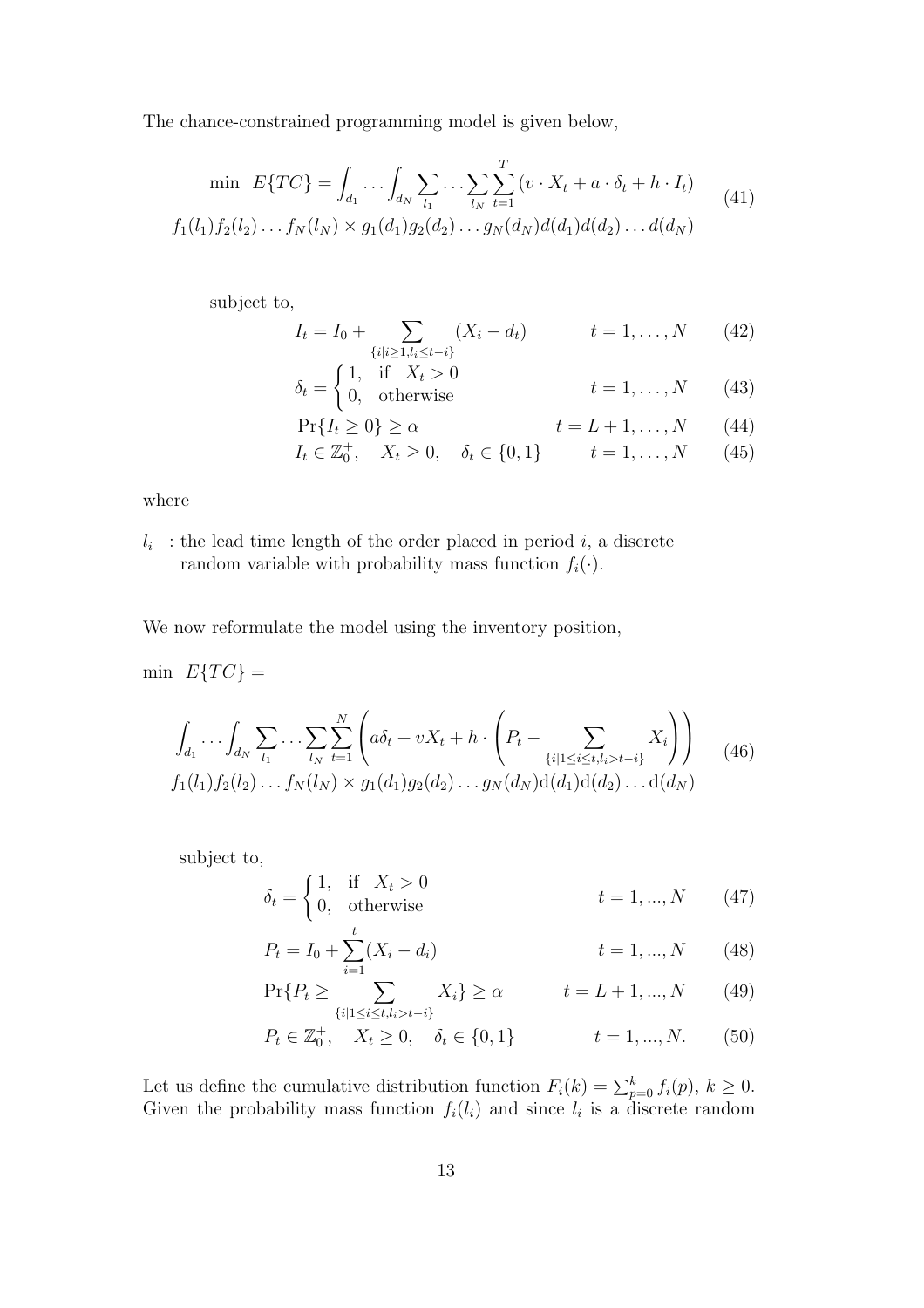variable it directly follows

$$
\sum_{i=1}^{t} F_i(t-i)X_i = \sum_{i=1}^{t} \sum_{p=0}^{t-i} f_i(p) \qquad t = 1, ..., N.
$$
 (51)

By recalling that  $\{d_t\}$  are assumed to be mutually independent, we may rewrite the objective function as

min 
$$
E\{TC\}
$$
 =  
\n
$$
\sum_{t=1}^{N} \left( h \cdot E\left\{ \left( P_t - \sum_{i=1}^{t} (1 - F_i(t - i))X_i \right) + v \cdot X_t \right\} + a \cdot \delta_t \right)
$$
(52)

Also in this case we want to adopt a replenishment cycle policy and we want to express the whole model in terms of the new set of variables  $R_i$ , so that order quantities have to be decided only after the demand in the former periods have been realized. The analysis developed in the former section for the replenishment condition (Eq. 43) and inventory conservation constraints (Eq. 42) still holds, since it refers to the opening-inventory-position, which by definition is not affected by the lead time length. So it is clear that these constraints can be replaced by Eq. 19, 21 and 20. Since we are considering expectations, the term  $X_t$  in the objective function can be expressed as  $R_t - \tilde{P}_{t-1}$ . As we did in the dynamic deterministic lead time case, we now have to express the service level constraint as a relation between the opening-inventory-positions such that the overall service level provided at the end of each period is at least  $\alpha$ . In order to express this service level constraint we propose a scenario based approach over the discrete random variables  $l_i$ ,  $i = 1, \ldots, N$ . Let us recall that in a scenario based approach [5,26], a scenario tree is generated which incorporates all possible realization of discrete random variables into the model explicitly. A path from the root to an extremity of the event tree represents a scenario  $\omega \in \Omega$ , where  $\Omega$  is the set of all possible scenarios. To each scenario a given probability is associated. If  $S_i$  is the *i*th random variable on a path from the root to the leaf representing scenario  $\omega$  and  $a_i$  is the value given to  $S_i$  in the *i*th stage of this scenario, then the probability of this scenario is given by  $Pr{\{\omega\}} = \prod_i Pr(S_i = a_i)$ . Within each scenario, we have a conventional (non-stochastic) constraint program to solve. All we have to do is replacing the stochastic variables by the values taken in the scenario and ensure that the values found for the decision variables are consistent across scenarios as certain decision variables are shared across scenarios.

In our problem we can divide random variables into two sets: the discrete random variables  $\{l_i\}$  which represent lead times and the continuous random variables  $\{d_i\}$  which represent demands. We deal with each set in a separate fashion, by employing a scenario based approach for the discrete random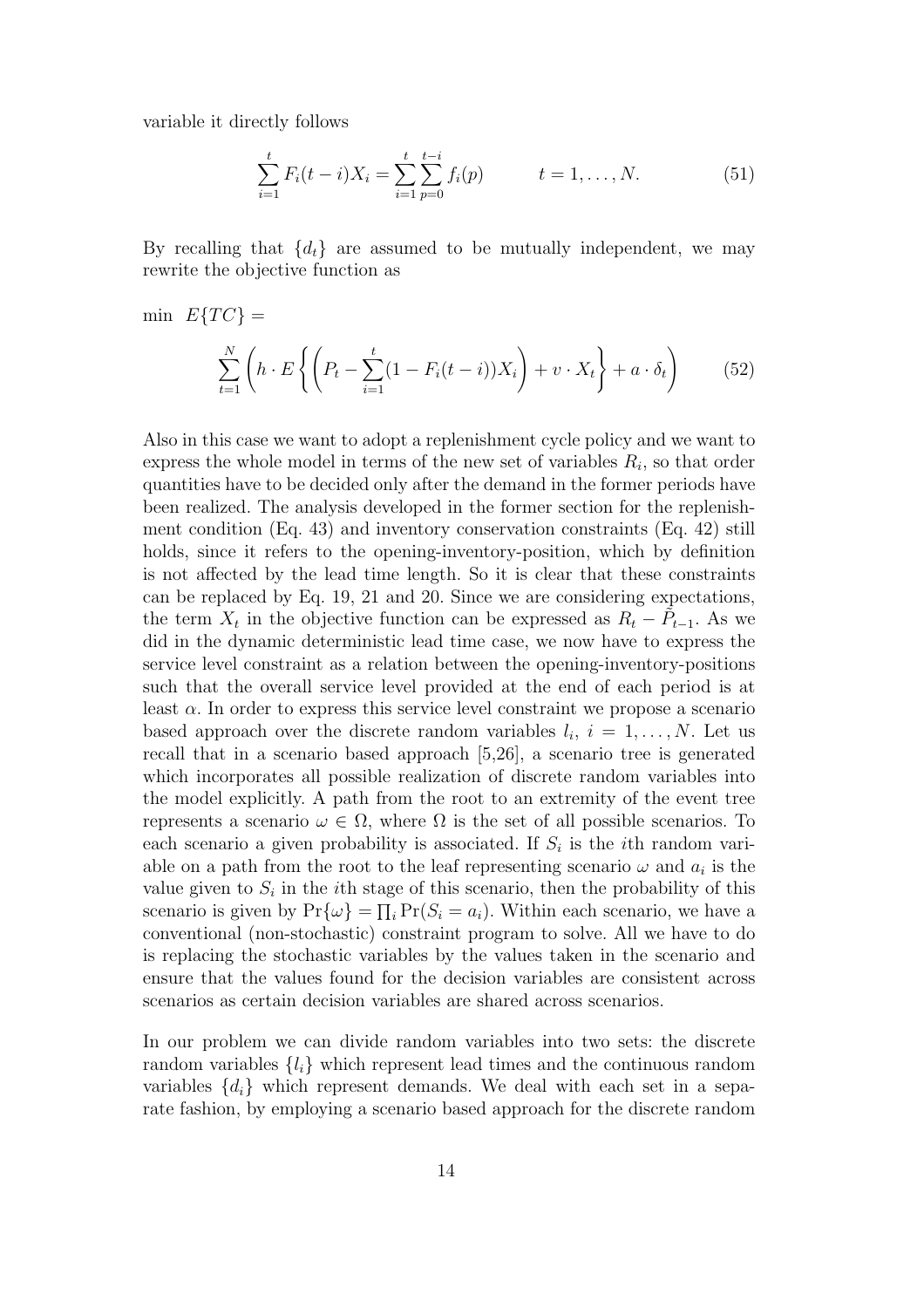variables and a deterministic equivalent modeling approach for the continuous random variables. This is possible since, as we have already remarked, under a given scenario  $\omega$  discrete random variables are treated as deterministic values. The problem is then reduced to the general multi-period production/inventory problem with dynamic deterministic lead time and stochastic demand, for which we have already presented in the former section a deterministic equivalent model that is able to represent the chance-constraints involving continuous random variables  $\{d_i\}.$ 

Consider a review schedule  $Z$ , which has m reviews over the N period planning horizon with orders placed at  $\{T_1, T_2, \ldots, T_m\}$ , where  $T_i > T_{i-1}, T_m \leq N$ . For convenience  $T_1$  is defined as the start of the planning horizon and  $T_{m+1} = N+1$ as the period immediately after the end of the planning horizon. The review schedule may be generalized to consider the case where  $T_1 > 1$ , if the opening stock  $I_0$  is sufficient to cover the immediate needs at the start of the planning horizon. The associated stock reviews will take place at the beginning of periods  $T_i$ ,  $i = 1, \ldots, m$ . In the considered dynamic review and replenishment policy clearly the orders  $X_i$  are all equal to zero except at replenishment periods  $T_1, T_2, \ldots, T_m$ . The inventory level  $I_t$  carried from period t to period  $t + 1$ is the opening stock plus any orders that have arrived up to and including period t less the total demand to date. A scenario  $\omega_t$  is a possible lead time realization for all the orders placed up to period t in the given review schedule Z. Let  $\Omega_t$  be the set of all the possible scenarios  $\omega_t$ . The first observation we need is related to the definition of  $p(t)$  (Eq. 16). We have defined  $T_{p(t)}$  as the latest period before period  $t$  in the planning horizon, for which we are sure that all the former orders, including the one placed in  $T_{p(t)}$  if there is any, have been delivered within period  $t$ . Under the assumption that the probability mass function  $f_i(\cdot)$  is defined on a finite set S,  $p(t)$  provides a bound for the scenario tree size. In fact if the possible lead time lengths in  $S$  are  $0, \ldots, L$ , the earliest order that is delivered in period  $t$  with probability 1 under every possible scenario  $\omega_t$  is the latest placed in the span  $1, \ldots, t - L$ . Therefore since each scenario  $\omega_t$  identifies the orders that have been received before or in period  $t$ , it directly follows that the number of scenarios in the tree that is needed to compute the buffer stocks for periods  $t - L, \ldots, t$  under any possible review schedule Z is at most  $2^L$ , when we place  $L+1$  orders in periods  $t - L, \ldots, t$ , but it may be lower if less reviews are planned. Under a given review schedule Z and a scenario  $\omega_t$  the service level constraint for a period  $t$  can be easily expressed by means of Eq. 24. It follows that the service level constraint is always a relation between at most  $L + 1$  decision variables  $P_i$ that represent the closing-inventory-position (or equivalently  $R_i$  which are the order-up-to-position) of the replenishment cycles covering the span  $t-L, \ldots, t$ . Let  $p_{\omega}(t)$  be the value of  $p(t)$  under a given scenario  $\omega_t$  when a review schedule Z is considered. In order to satisfy the service level constraints in our original model, we require that the overall service level under all the possible scenarios for each set of at most  $L + 1$  decision variables is at least  $\alpha$  or equivalently,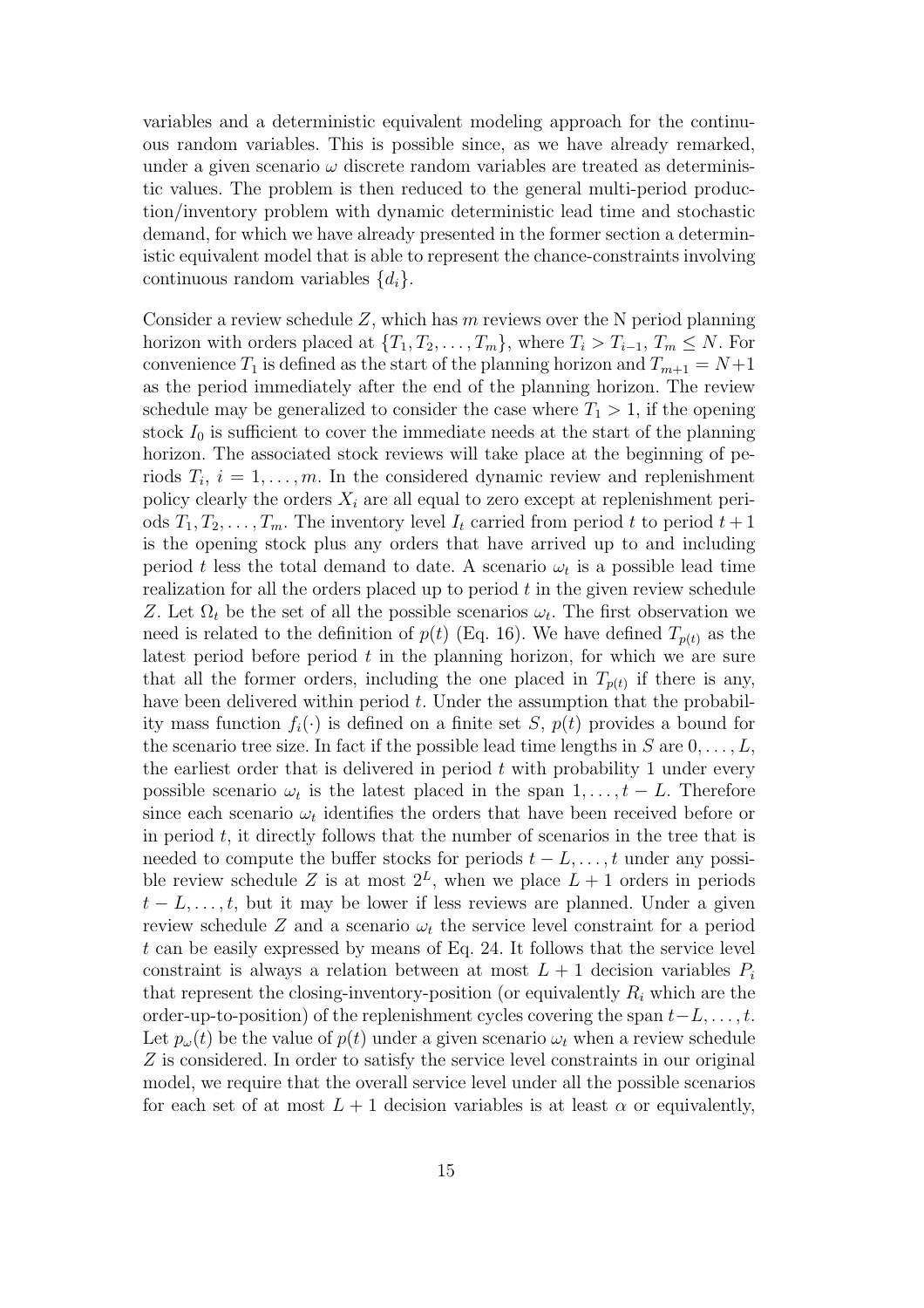by using Eq. 24

$$
\sum_{\omega_t \in \Omega_t} \Pr\{\omega_t\} \cdot G_S \left( R_{T_{p_\omega(t)}} + \sum_{\{i \mid i > p_\omega(t), (l_{T_i} \mid \omega_t) \le t - T_i\}} (R_{T_i} - R_{T_{i-1}}) \right) \ge \alpha, \tag{53}
$$
\n
$$
t = L + 1, \dots, N,
$$

where  $S = \sum_{k=1}^{t}$  $_{k=T_{p_{\omega}(t)}}^t d_k - \sum$  ${_{i|i>p_{\omega}(t),(l_{T_i}|\omega_t)\leq t-T_i}}(d_{T_{i-1}}+\ldots+d_{T_i-1}).$  Therefore the complete model under the replenishment cycle policy can be expressed as

$$
E\{TC\} = \nu \sum_{t=1}^{N} \tilde{d}_t + \min \left[ \sum_{t=1}^{N} \left( h \cdot \left( \tilde{P}_t - \sum_{i=1}^{t} (1 - F_i(t-i))(R_i - \tilde{P}_{i-1}) \right) + a \cdot \delta_t \right) + v \cdot \tilde{P}_N \right]
$$
\n(54)

subject to,

$$
{T_1, \ldots, T_m} = {t \in {1, \ldots, N} | \delta_t = 1}
$$
  
Eq. 53, 
$$
t = L + 1, \ldots, N
$$

$$
R_t > \tilde{P}_{t-1} \Rightarrow \delta_t = 1 \qquad t = 1, ..., N \qquad (55)
$$

$$
R_t \ge \tilde{P}_{t-1} \qquad \qquad t = 1, \dots, N \qquad (56)
$$

$$
R_t = \tilde{P}_t + \tilde{d}_t \qquad \qquad t = 1, \dots, N \qquad (57)
$$

$$
R_t \ge 0, \quad \tilde{P}_t \ge 0, \quad \delta_t \in \{0, 1\} \qquad t = 1, \dots, N. \tag{58}
$$

# 6 Stochastic Lead Time: a CP Implementation

In this section we present a CP formulation for the  $(R<sup>n</sup>, S<sup>n</sup>)$  problem under stochastic lead time. Results from the former section will be employed in the CP formulation. In order to model the service level constraint (Eq. 53) we presented in the former section, a new constraint  $serviceLevel(\cdot)$  will be defined. Such a constraint is needed to dynamically compute the correct buffer stock positions on the basis of the current replenishment plan, that is  $\{\delta_t\}$ assignments. Without loss of generality we will consider here a different and simpler objective function. In such a function we will charge a holding cost at the end of each period based on the current inventory position, rather than the current inventory level. This will reflect the fact that we charge interests not only on the actual amount of items we have in stock, but also on outstanding orders. It should be noted that it is possible to build a CP model that considers the original objective function. We chose not to implement this function in our tool. In fact, in the research project carried out for a leading international telecommunications company that motivated this research we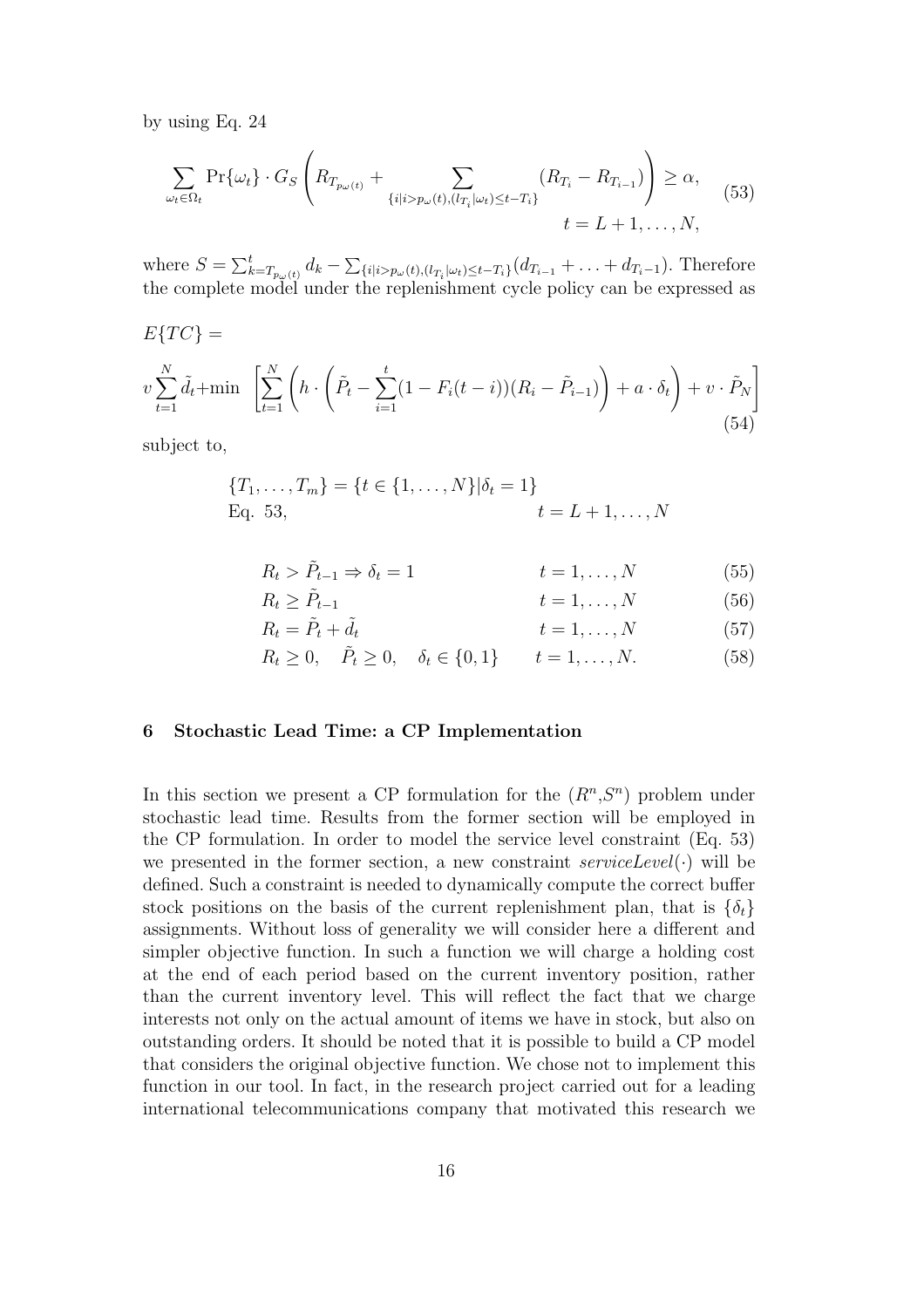were explicitly required to charge holding cost on the inventory position and not on the inventory level. Doing so often make sense since companies may assess holding cost on their total invested capital and not simply on items in stock. A further and detailed justification for this can be found in  $[14]$ <sup>2</sup>.

The CP model that incorporates our dedicated chance constraint and the objective function discussed is therefore

$$
\min \ E\{TC\} = \sum_{t=1}^{N} \left( a \cdot \delta_t + h \cdot \tilde{P}_t \right) + v \cdot \tilde{P}_N \tag{59}
$$

subject to,

$$
\tilde{P}_t + \tilde{d}_t - \tilde{P}_{t-1} > 0 \Rightarrow \delta_t = 1 \qquad t = 1, \dots, N \tag{60}
$$

$$
\delta_t = 0 \Rightarrow \tilde{P}_t + \tilde{d}_t - \tilde{P}_{t-1} = 0
$$
  $t = 1, ..., N$  (61)

$$
\tilde{P}_t + \tilde{d}_t - \tilde{P}_{t-1} \ge 0 \qquad t = 1, ..., N \qquad (62)
$$

 $serviceLevel(\delta_1, \ldots, \delta_N,$ 

 $f(\cdot), \alpha)$ 

$$
\tilde{P}_1, \dots, \tilde{P}_N,
$$
  
 
$$
g_1(d_1), \dots, g_N(d_N),
$$
 (63)

$$
\tilde{P}_t \ge 0, \quad \delta_t \in \{0, 1\}
$$
  $t = 1, ..., N.$  (64)

It must be noted that the domain size value for the  $\tilde{P}_t$  variables, exactly as in the zero lead time case, is limited and more precisely it is equal to the amount of stock required to satisfy subsequent demands till the end of the planning horizon, meeting the required service level when only a single replenishment is scheduled at the beginning of the planning horizon. In what follows we describe the signature of the new constraint we have introduced.  $serviceLevel(\cdot)$  describes a relation between all the decision variables in the

<sup>&</sup>lt;sup>2</sup> In this work the author considers a holding cost based on the inventory position rather than on-hand inventory in their order-up-to policy. He underlines how a holding cost based on inventory position provides a simple and more accurate expression for inventory holding costs in the combined manufacturing and warehouse divisions. In fact he observed that the order of a part initiates a succession of charges which are incurred throughout the lead time (direct material cost, direct labor cost and overheard cost). Certain inventory carrying costs are based on these charges – interest on investment and risk of obsolescence – and they are accrued from the time an order is placed to the manufacturing division. On the other hand other inventory carrying costs are accrued from the time the finished part is delivered to the warehouse (warehousing costs). The author suggests that a precise expression for the inventory carrying costs which reflected all these consideration would be very complex. Therefore, when interest and risk of obsolescence comprise a large portion of the total carrying cost, using a model which incurs carrying cost from the time an order is placed rather then from the time is delivered may be the correct choice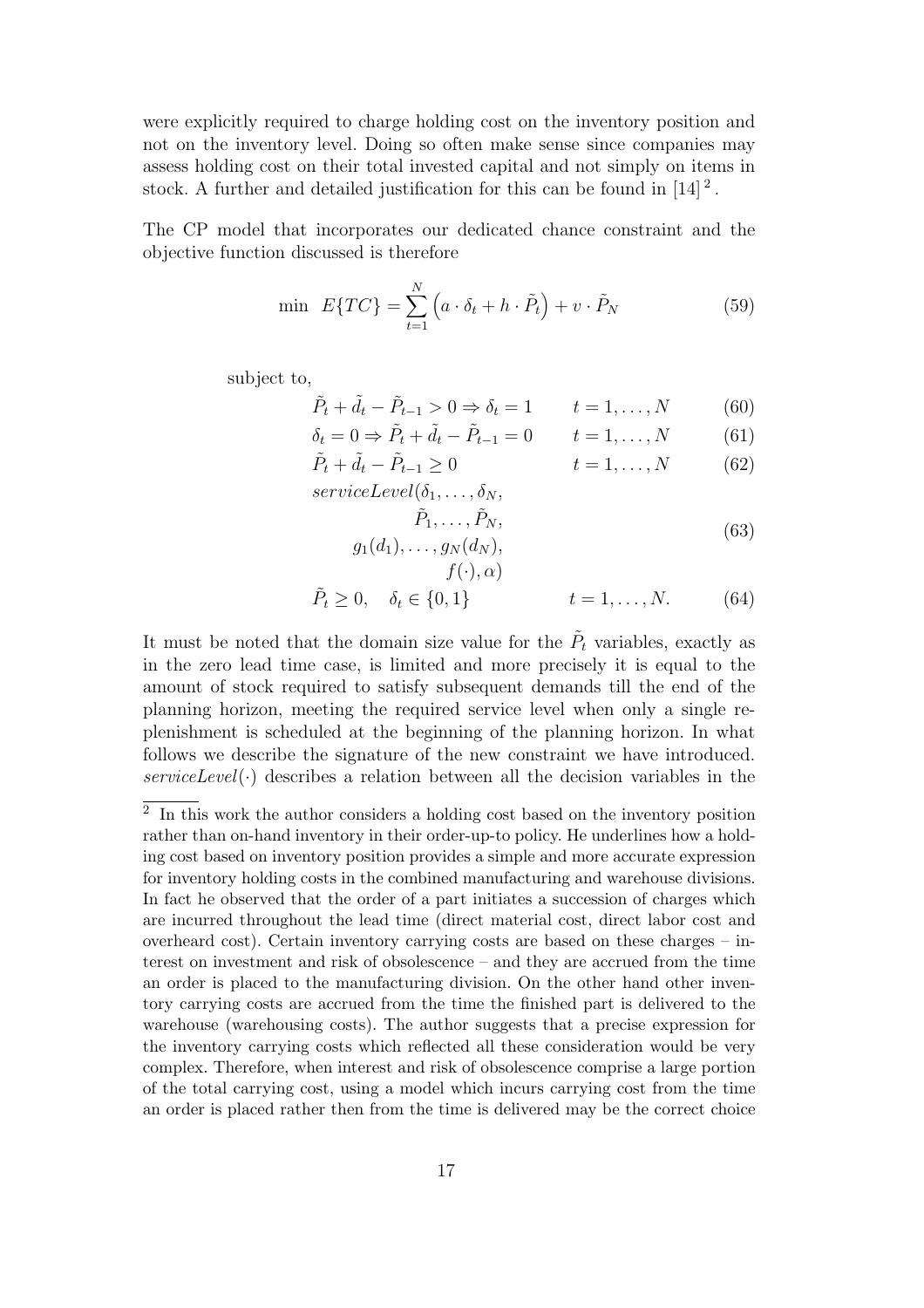model. It also accepts as parameters the distribution of the demand in each period; the probability mass function of the lead time, which is assumed to be the same for all the periods; and the required service level. In order to enforce this constraint we consider every group of consecutive replenishment cycles that cover at least  $L + 1$  periods (that is the one of interest plus L former periods). Each group must have the smallest possible cardinality in term of replenishment cycle number. Obviously, to identify this group of cycles, we have to wait that a subset of consecutive  $\delta_t$  variables is assigned. Then, in order to verify if the service level constraint is satisfied for the last period in this group, we check that for each replenishment cycle in the group identified at least one decision variable  $\tilde{P}_t$  is assigned. If this is the case the partial policy for the span is completely defined and, by recalling that  $R_t = \tilde{P}_t + \tilde{d}_t$ , its feasibility can be checked by using the condition in Eq. 53. If the condition is not satisfied we backtrack. Notice that such a condition involves only the periods we identified in the group defined, this means that our constraint is able to detect infeasibility of partial assignments. A high level pseudo-code for the propagation logic of the global chance-constraint described is presented in Algorithm 1. Note that to keep the description of the algorithm simple we assume here a stochastic lead time l with probability mass function  $f(l)$  in every period. The maximum lead time length is L. It should be also emphasized that, during the search, any CP solver will be able to exploit constraint propagation and detect infeasible or suboptimal assignments with respect to other constraints in the model. Furthermore many infeasible or suboptimal solutions may be pruned by using respectively dedicated forward checking techniques like the one described in [29] or cost-based filtering methods [10,24].

# 6.0.1 An example

We assume an initial null inventory level and a normally distributed demand with a coefficient of variation  $\sigma_t/\tilde{d}_t = 0.3$  for each period  $t \in \{1, \ldots, 5\}$ . The expected values for the demand in each period are: {36, 28, 42, 33, 30}. The other parameters are  $a = 1$ ,  $h = 1$ ,  $v = 0$ ,  $\alpha = 0.95(z_{\alpha=0.95} = 1.645)$ . We consider for every period  $i$  in the planning horizon the following lead time probability mass function  $f_i(t) = \{0.3, 0.2, 0.5\}$ , which means that we receive an order placed in period i after  $t \in \{0, \ldots, 2\}$  periods with the given probability (0 periods: 30%; 1 period: 20%; 2 periods: 50%). It is obvious that in this case we will always receive the order at most after 2 periods. In Table 1 (Fig. 1) we show the optimal solution found when our chance constraint is used to dynamically generate buffer stock levels. We now want to show that order-up-to-positions computed in this example by using condition 53 satisfy every service level constraint in the model. We assume that for the first 2 periods no service level constraint is enforced, since it is not possible to fully control the inventory in the first 2 periods. Therefore we enforce the required service level on period 3, 4 and 5, that is constraint 53 for  $t = 3, \ldots, N$ . Let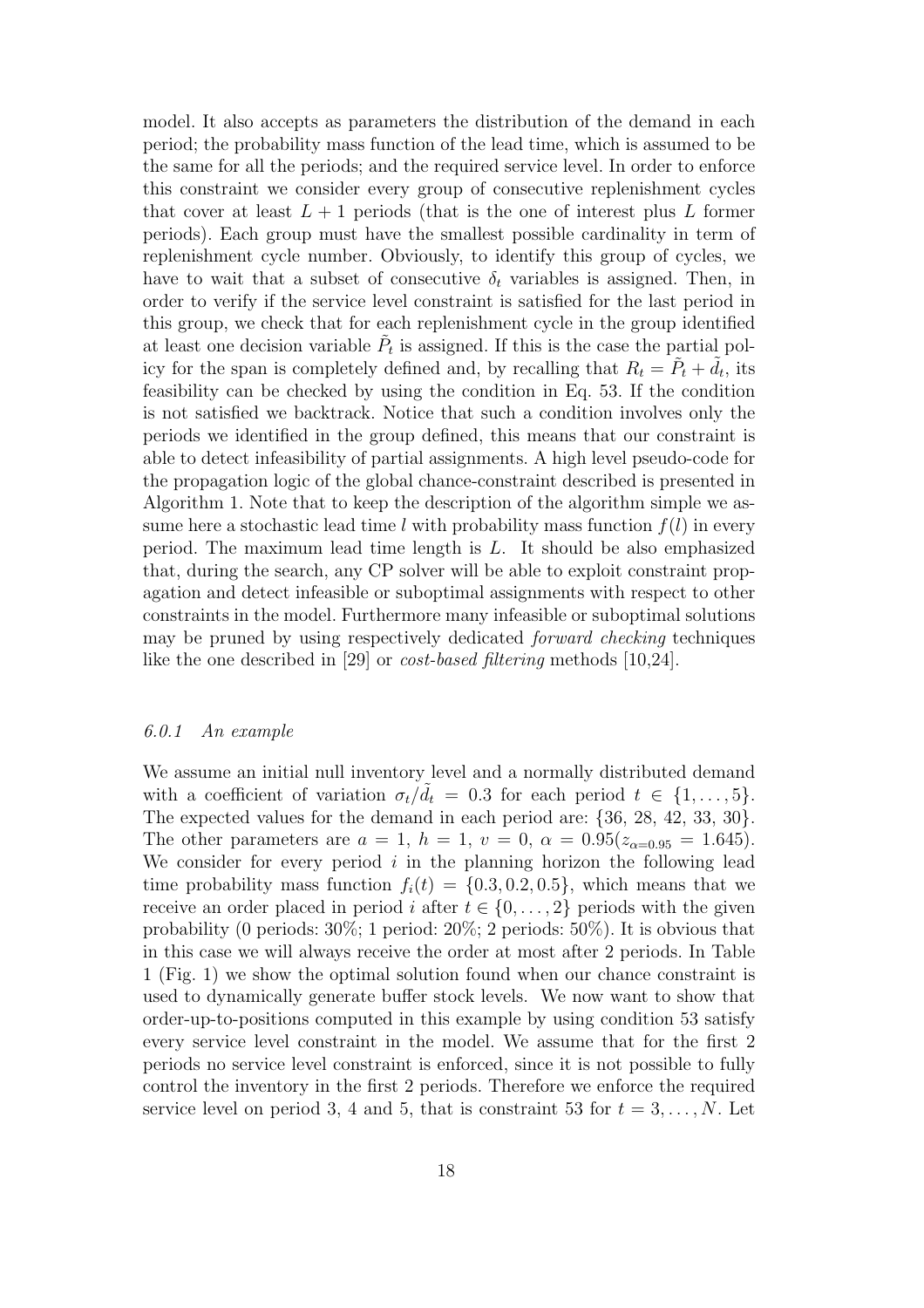# Algorithm 1: propagate

```
\textbf{input} \hspace{0.2cm}:\delta_1, \ldots, \delta_N, \, \tilde{P}_1, \ldots, \tilde{P}_N, \, \alpha, \, d_1, \ldots, d_N, \, l, \, L, \, Nbegin
    cycles \leftarrow \{\};pointer \leftarrow 1;
    periods \leftarrow 0;for each period i in 2, \ldots, N do
          if \delta_i is not assigned then
              cycles \leftarrow \{\};periods \leftarrow 0;\textit{pointer} = -1;else if \delta_i is assigned to 1 then
           if pointer \neq −1 then
               \big\{\int \psi cycle ← a replenishment cycle over {pointer, ..., i – 1};
             add cycle to cycles;
            if periods \geq L then
                   checkBuffers();
              pointer \leftarrow i;
              periods \leftarrow periods + 1;else
              periods \leftarrow periods + 1;if \textit{pointer} \neq -1 then
          cycle \leftarrow a replenishment cycle over \{pointer, ..., N\};add cycle to cycles;
     if periods \geq L then
      checkBuffers();
end
```

| Policy cost: 356     |     |         |     |             |    |
|----------------------|-----|---------|-----|-------------|----|
| Period $(t)$         |     | $\cdot$ | 3   |             |    |
| $\tilde{d}_t$        | 36  | 28      | 42  | 33          | 30 |
| $R_t$                | 125 | 124     | 129 | 87          | 55 |
| $\delta_t$           |     |         |     |             |    |
| Shortage probability |     |         |     | 5\% 5\% 5\% |    |

Table 1

Optimal solution.

us verify that the given order-up-to levels satisfy this condition for each of these three periods. Since we know the probability mass function  $f(\cdot)$  for each period in the planning horizon we can easily compute the probability  $Pr(\omega_t)$ for each scenario  $\omega_t \in \Omega_t$ . We have four of these scenarios for each period  $t \in \{3, \ldots, N\}$ , since we are placing an order in every period: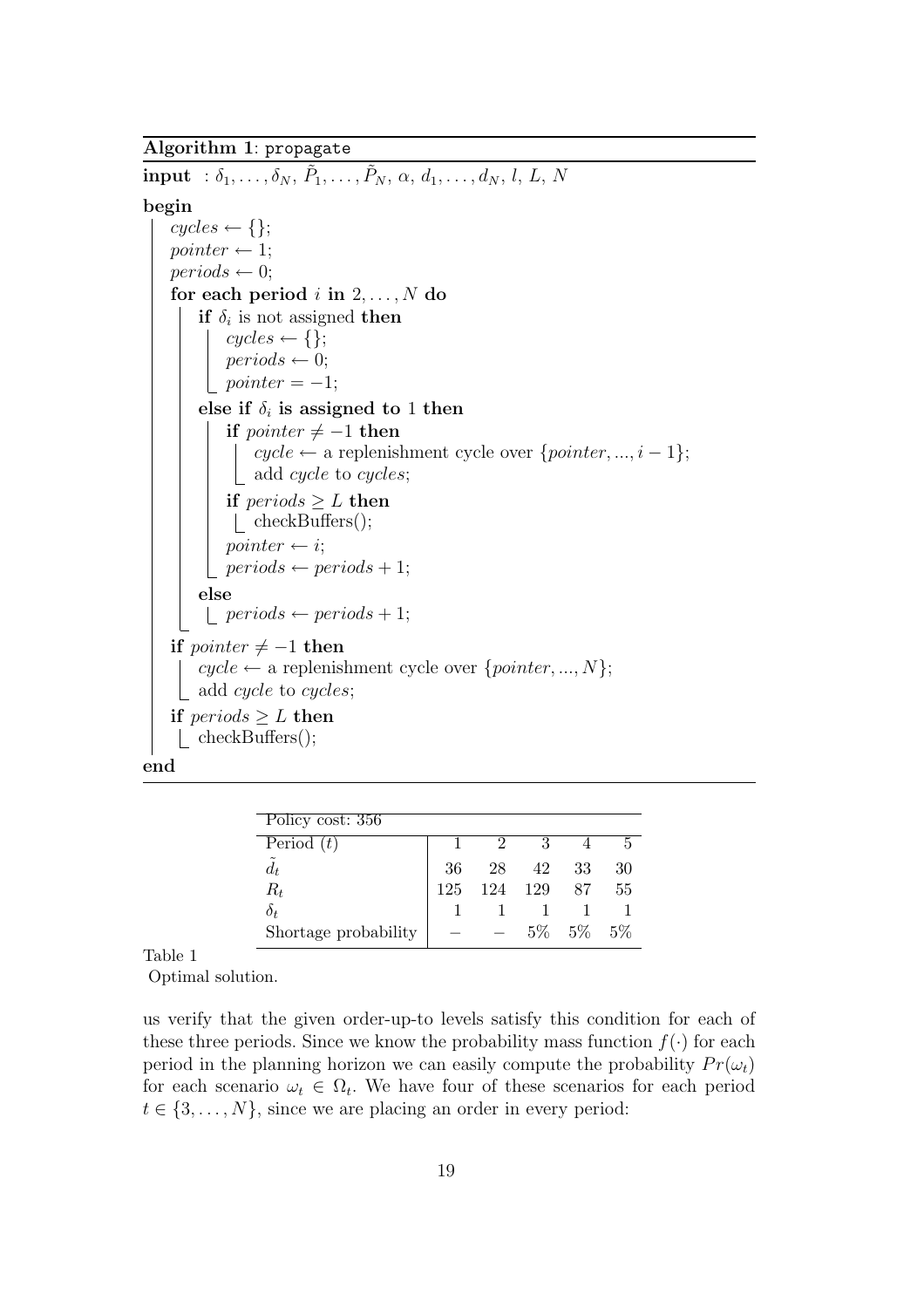# Procedure checkBuffers

#### begin

```
cycle \leftarrow the last element in cycles, a replenishment cycle over \{i, \ldots, j\};
    if no decision variable \tilde{P}_i, \ldots, \tilde{P}_j is assigned then
    return;
   counter \leftarrow 1;for each period t covered by cycle do
       for merCycles \leftarrow cycles;remove cycle from formerCycles;covered Periods \leftarrow the number of periods covered by cycles in
       formerCycles;
       head \leftarrow first element in formerCycles;headLength \leftarrow periods covered by head;
       if counter < L then
           while covered Periods - headLength + counter \geq L do
               remove head from formerCycles;
               head \leftarrow first element in formerCycles;headLength \leftarrow periods covered by head;
       else
        | formerCycles \leftarrow \{\};condition \leftarrow true:
       for each cycle c in formerCycles do
           let \{m, \ldots, n\} be the periods covered by c;
           if no decision variable \tilde{P}_m, \ldots, \tilde{P}_n is assigned then
            \Box condition \leftarrow false;
       if condition then
           if Eq. 53 for period t in cycle and former replenishment
           cycles in formerCycles is not satisfied then
            backtrack();
       counter \leftarrow counter + 1;end
```
- $S_1$ ,  $Pr{S_1} = 0.15 = (0.3 + 0.2)0.3$ ; in this scenario at period t all the orders placed are received. That is the order placed in period  $t-1$  is received immediately (probability 0.3), or after one period (probability 0.2), while the order placed in period  $t$  is received immediately (probability  $(0.3)$ )
- $S_2$ ,  $Pr{S_2} = 0.35 = (0.3 + 0.2)(0.2 + 0.5)$ ; in this scenario at period t we don't receive the last order placed in period t. That is the order placed in period  $t - 1$  is received immediately (probability 0.3), or after one period (probability  $(0.2)$ , while the order placed in period t is not received immediately, therefore it is received after one period (probability 0.2), or after two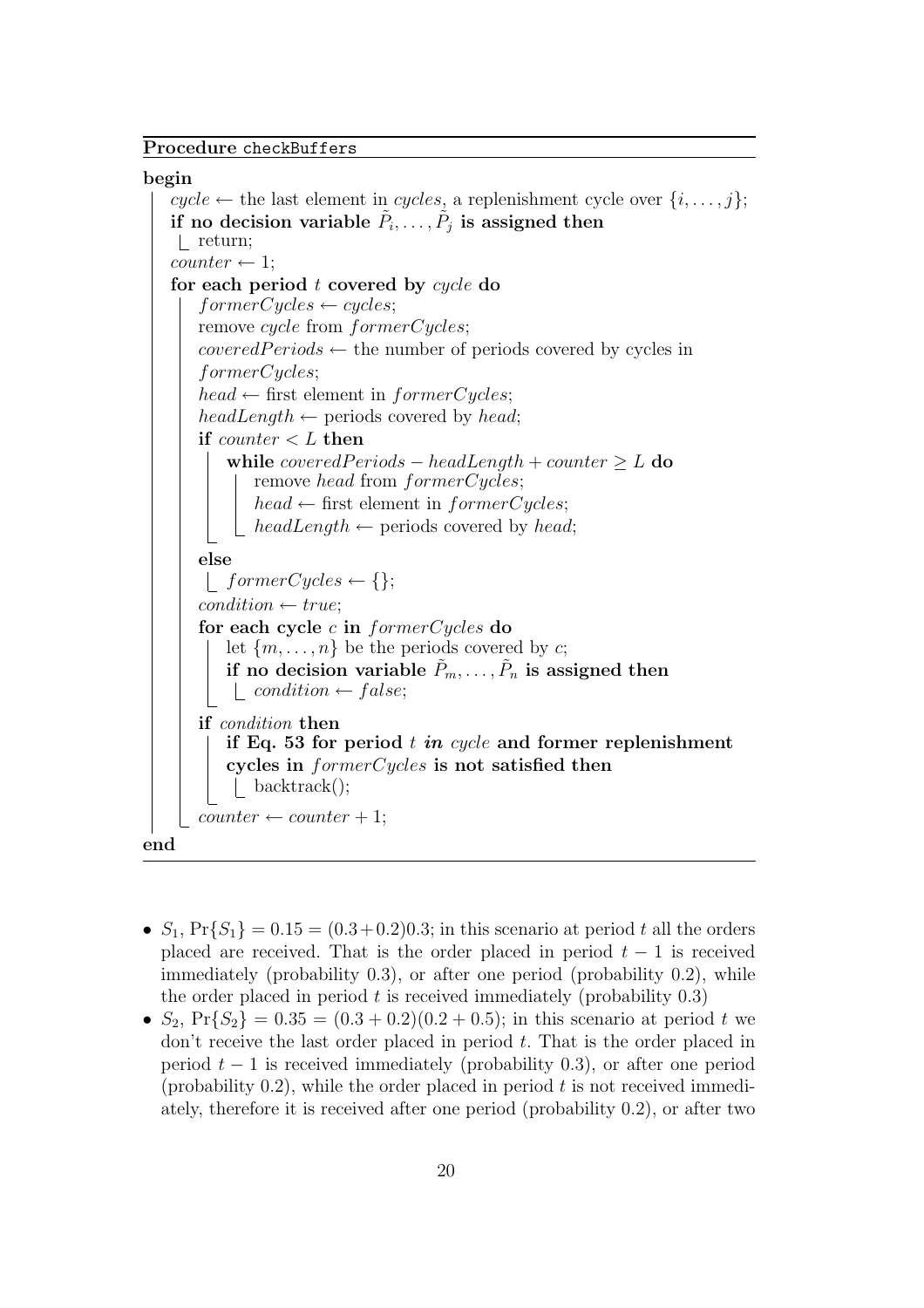

Fig. 1. Optimal policy under stochastic lead time,  $f_i(t) = \{0.3, 0.2, 0.5\}.$ 

periods (probability 0.5)

- $S_3$ ,  $Pr{S_3} = 0.35 = 0.5(0.2 + 0.5)$ ; in this scenario at period t we don't receive the last two orders placed in periods t and  $t-1$ . That is the order placed in period  $t-1$  is received after two periods (probability 0.5), and the order placed in period  $t$  is not received immediately, therefore it is received after one period (probability 0.2), or after two periods (probability 0.5)
- $S_4$ ,  $Pr{S_4} = 0.15 = 0.5 \cdot 0.3$ ; in this scenario at period t we don't receive the order placed in period  $t - 1$  and we observe order-crossover. That is the order placed in period  $t - 1$  is received after two periods (probability 0.5), and the order placed in period  $t$  is received immediately (probability  $(0.3)$ )

In the described scenarios every possible configuration is considered. We do this without any loss in generality. In fact if some of the configurations are unrealistic (for instance if we assume that order-crossover may not take place) we just need to set the probability of the respective scenario to zero. Now it is possible to write condition 53 for each period  $t \in \{3, \ldots, N\}$ . Let us consider period 3:

$$
\Pr\{S_1\} \cdot G\left(\frac{129 - 42}{0.3\sqrt{42^2}}\right) + \Pr\{S_2\} \cdot G\left(\frac{124 - (28 + 42)}{0.3\sqrt{28^2 + 42^2}}\right) + \Pr\{S_3\} \cdot G\left(\frac{125 - (36 + 28 + 42)}{0.3\sqrt{36^2 + 28^2 + 42^2}}\right) + \Pr\{S_4\} \cdot G\left(\frac{125 + (129 - 124) - (36 + 42)}{0.3\sqrt{36^2 + 42^2}}\right) = 94.60\% \approx 95\%
$$
\n(65)

where  $G(\cdot)$  is the standard normal distribution function. This means that the combined effect of order delivery delays in our policy, all possible scenarios taken into account, gives a no stock-out probability of about 95% for period 3. Let us consider period 4:

$$
\Pr\{S_1\} \cdot G\left(\frac{87-33}{0.3\sqrt{33^2}}\right) + \Pr\{S_2\} \cdot G\left(\frac{129 - (42+33)}{0.3\sqrt{42^2 + 33^2}}\right) + \Pr\{S_3\} \cdot G\left(\frac{124 - (28+42+33)}{0.3\sqrt{28^2 + 42^2 + 33^2}}\right) + \Pr\{S_4\} \cdot G\left(\frac{124 + (87-129) - (28+33)}{0.3\sqrt{28^2 + 33^2}}\right) = 94.89\% \approx 95\%.
$$
\n(66)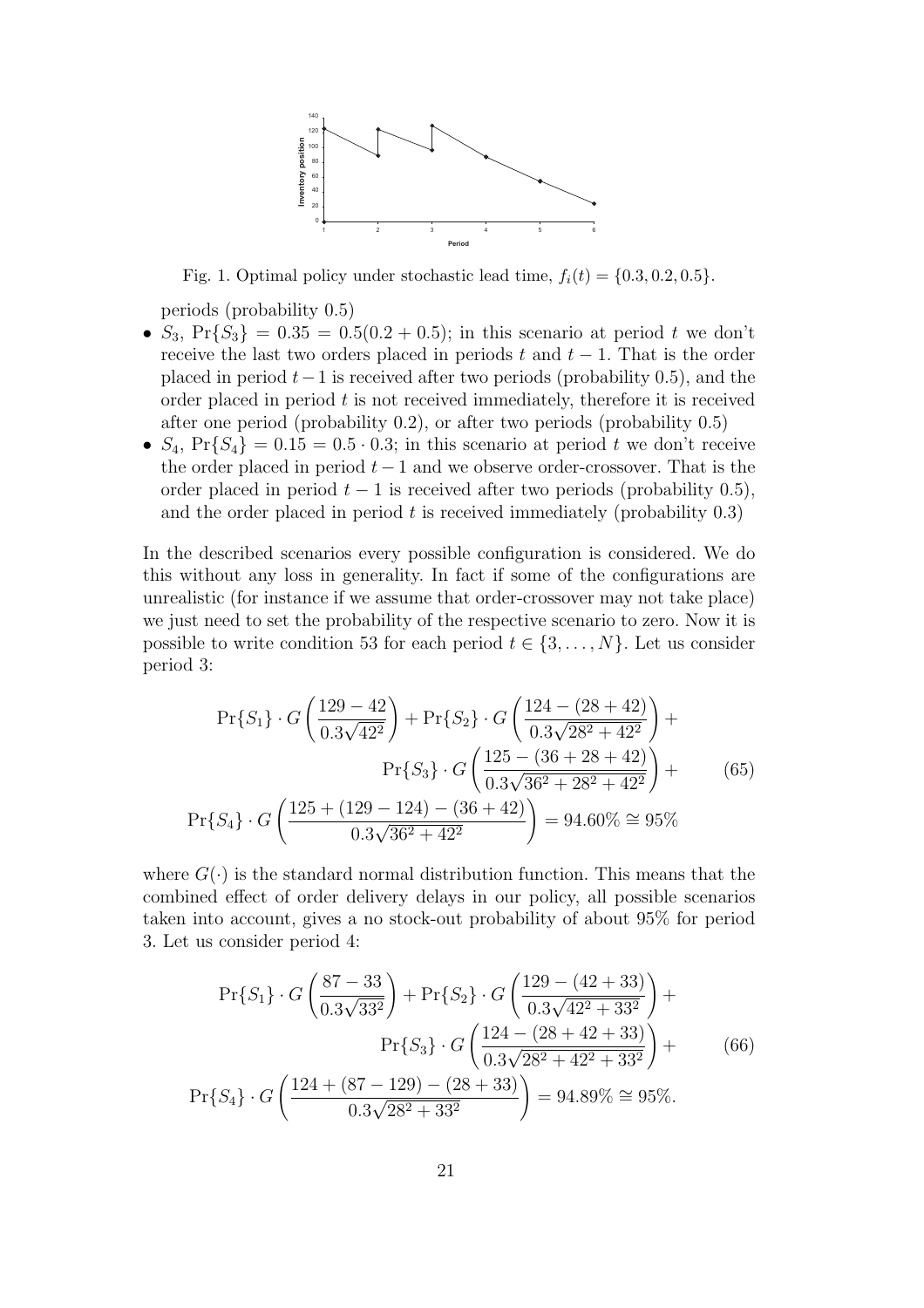

Forecasts of period demands.



Fig. 2. Optimal policy under no lead time.

Let us consider period 5:

$$
\Pr\{S_1\} \cdot G\left(\frac{55-30}{0.3\sqrt{30^2}}\right) + \Pr\{S_2\} \cdot G\left(\frac{87-(33+30)}{0.3\sqrt{33^2+30^2}}\right) + \Pr\{S_3\} \cdot G\left(\frac{129-(42+33+30)}{0.3\sqrt{42^2+33^2+30^2}}\right) + \Pr\{S_4\} \cdot G\left(\frac{129+(55-87)-(42+30)}{0.3\sqrt{42^2+30^2}}\right) = 94.53\% \approx 95\%.
$$
\n(67)

We showed that the given solution satisfies the required service level for every period  $t \in \{3, \ldots, N\}.$ 

## 7 Experiments

In this section we will solve to optimality an 8-period inventory problem under stochastic demand and lead time. Different lead time configurations are considered. The stochastic, deterministic and zero lead time cases are compared. As in the previous example we assume an initial null inventory level and a normally distributed demand with a coefficient of variation  $\sigma_t/\tilde{d}_t = 0.3$ for each period  $t \in \{1, \ldots, 8\}$ . The expected values  $\{\tilde{d}_t\}$  for the demand in each period are listed in Table 2. The other parameters are  $a = 30, h = 1$ ,  $v = 0$ ,  $\alpha = 0.95(z_{\alpha=0.95} = 1.645)$ . Initially we consider the problem under stochastic demand and no lead time, an efficient CP approach to find policy parameters in this case was presented in [27,24]. Obviously our approach is general and can provide solutions for this case as well, although less efficiently. The optimal solution for the instance considered is presented in Fig. 2, details about the optimal policy are reported in Table 3. We observe 5 replenishment cycles, policy parameters are: cycle lengths=  $[1, 2, 1, 2, 2]$  and order-up-to-positions= [72, 42, 49, 65, 52]. The shortage probability is at most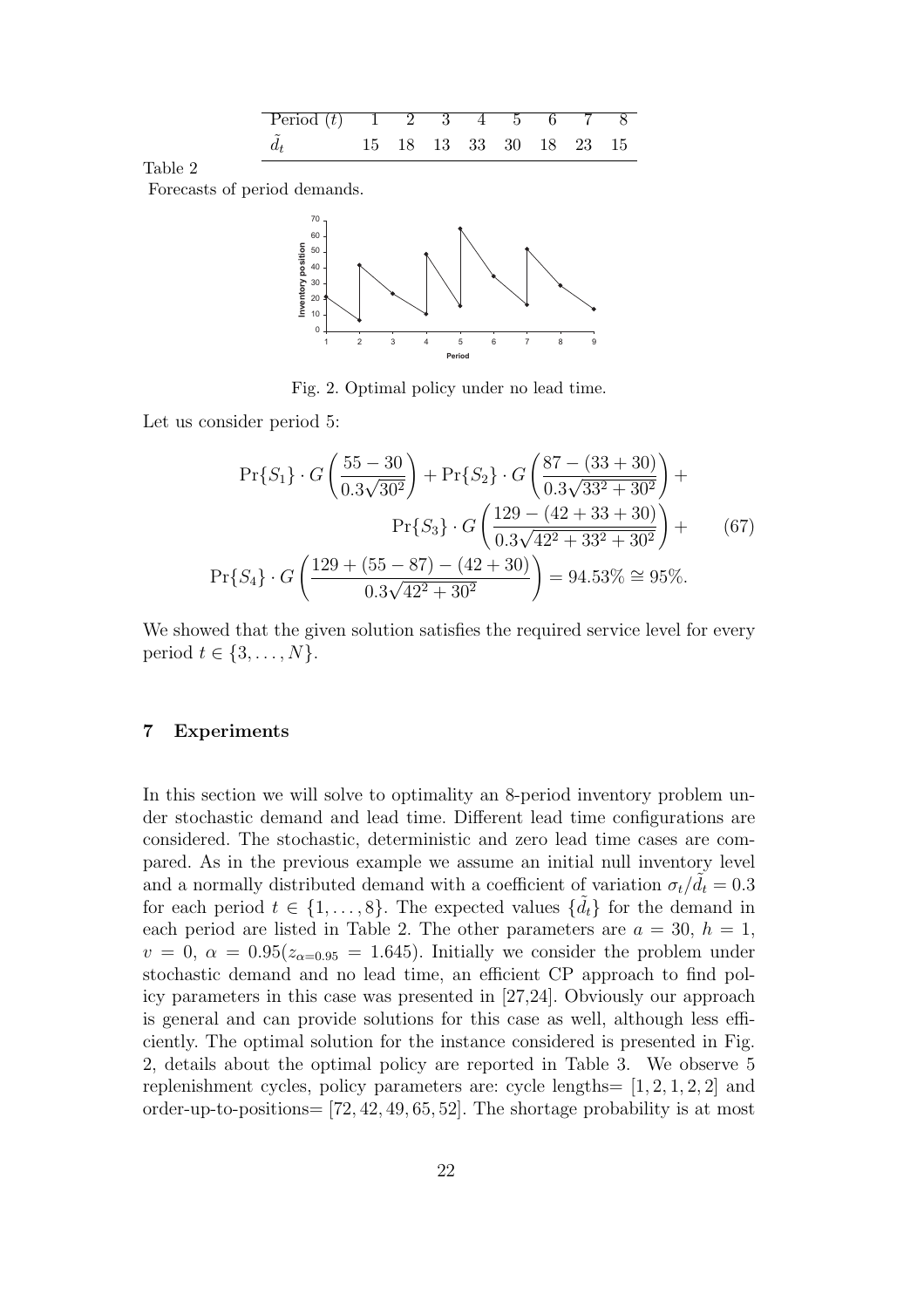| $E\{TC\}$ : 303                                            | Average Inventory Level: 18.5 |    |                           |    |     |      |    |    |
|------------------------------------------------------------|-------------------------------|----|---------------------------|----|-----|------|----|----|
| Period $(t)$                                               |                               |    | $\overline{\phantom{a}3}$ |    | 4 5 | $-6$ |    |    |
| $R_t$                                                      | 22                            | 42 | 24                        | 49 | 65  | 35   | 52 | 29 |
| $\delta_t$                                                 |                               |    | $\sim 0$                  |    |     |      |    |    |
| Shortage probability   $5\%$ 0% $5\%$ 0% 0% $5\%$ 0% 0% 5% |                               |    |                           |    |     |      |    |    |

Optimal policy under no lead time.



Fig. 3. Optimal policy under deterministic one period lead time.

| $E\{TC\}$ : 456      | Average Inventory Level: 25.7 |  |  |                               |               |  |       |       |
|----------------------|-------------------------------|--|--|-------------------------------|---------------|--|-------|-------|
| Period $(t)$         |                               |  |  | $2 \quad 3 \quad 4$           | $\mathcal{D}$ |  |       |       |
| $R_t$                | 59                            |  |  | $44 \t 64 \t 105 \t 72 \t 72$ |               |  | 54    |       |
| 0+                   |                               |  |  | $1 \quad 1 \quad 0$           |               |  |       |       |
| Shortage probability |                               |  |  | $0\%$ 5% 5% 0% 5%             |               |  | $0\%$ | $5\%$ |

Table 4

Optimal policy under deterministic one period lead time, notice that the service level in the first period can obviously not be controlled.

5%, therefore the service level is met in every period. The  $E\{TC\}$  is 303 and the average inventory level for the policy, computed by simulating demands and lead times according to the given probability distribution function and probability mass function respectively, is 18.5 units. Since we will consider a lead time of at most 2 periods in our examples, in order to make comparisons meaningful between different instances, for the deterministic lead time cases we computed the average inventory level over 6 periods starting from period  $L + 1$ , where L is the lead time length, for the stochastic lead time cases we computed again the average inventory level over 6 periods, but starting from period  $\tilde{L} + 1$ , where  $\tilde{L}$  is the average lead time length.

We now consider the same instance, but with a deterministic lead time of one period. The optimal solution is presented in Fig. 3, details about the optimal policy are reported in Table 4. We observe now only 4 replenishment cycles, policy parameters are: cycle lengths=  $[2, 1, 2, 3]$  and order-up-to-positions= [59, 64, 105, 72]. Again the shortage probability is at most 5% in every period, which means that the service level constraint is met. The  $E\{TC\}$  is 456 and the average inventory level for the policy is 25.7 units. Therefore we observe now an expected total cost that is 50.5% higher than the zero lead time case. The replenishment plan is significantly affected by the lead time both in term of replenishment cycle lengths and order-up-to-positions. The average inventory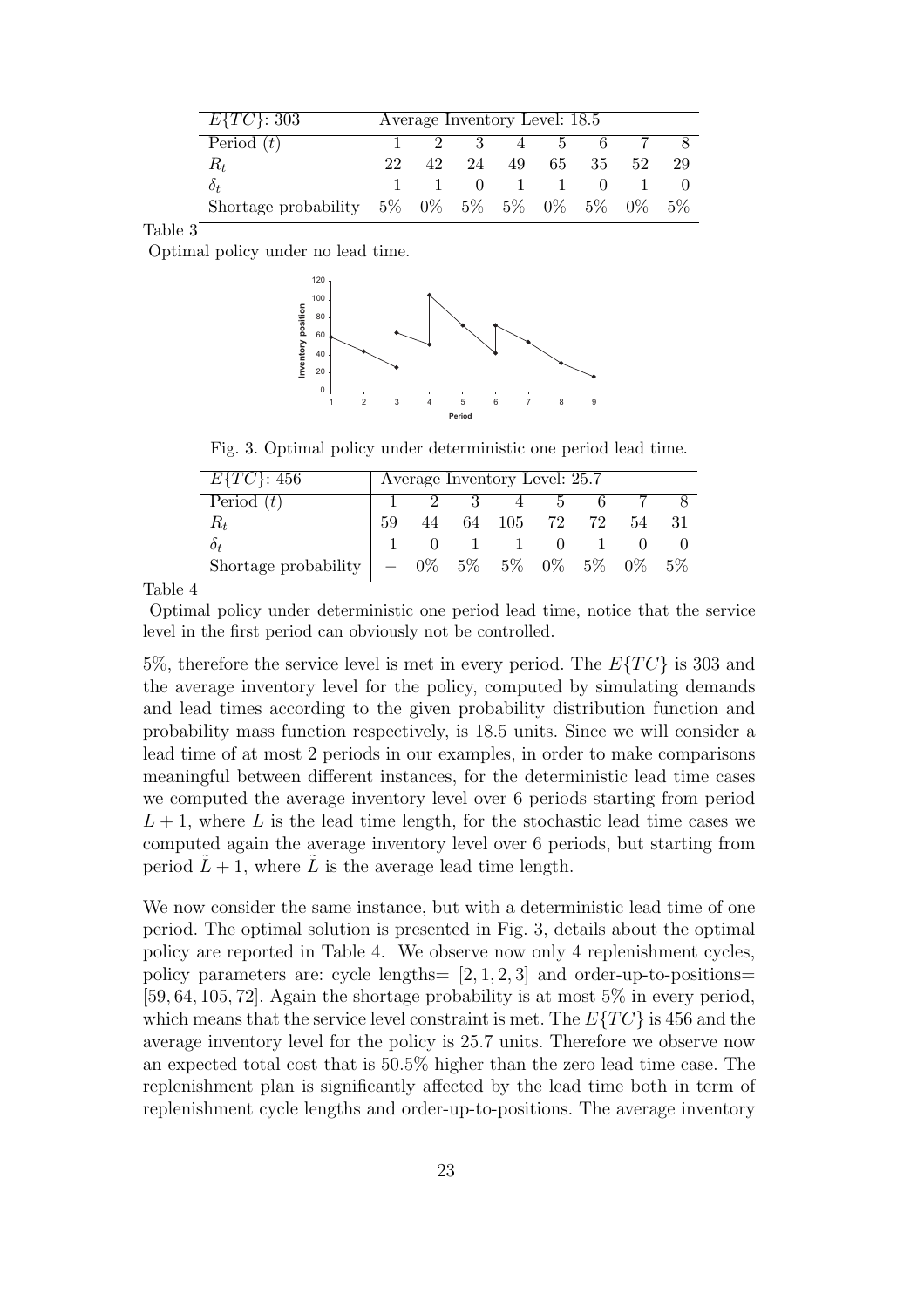

Fig. 4. Optimal policy under deterministic two periods lead time.

| $E\{TC\}$ : 602      | Average Inventory Level: 23.2 |  |  |                     |  |  |    |  |
|----------------------|-------------------------------|--|--|---------------------|--|--|----|--|
| Period $(t)$         |                               |  |  | $1 \t2 \t3 \t4 \t5$ |  |  |    |  |
| $R_t$                | 59                            |  |  | 84 119 106 92 72    |  |  | 54 |  |
| Òt                   |                               |  |  | 1 1 0 1             |  |  |    |  |
| Shortage probability |                               |  |  | 5% 5% 0% 5% 5% 5%   |  |  |    |  |

Optimal policy under deterministic two periods lead time.

| Lead Time    | $\boldsymbol{I}$ | $E_{\tilde{I}}\{TC\}$ |
|--------------|------------------|-----------------------|
| $\mathbf{0}$ |                  | 18.5 261.0            |
| $\mathbf{I}$ |                  | 25.7 274.2            |
| ')           |                  | 23.2 289.2            |

Table 6

Deterministic lead time. Average inventory levels and respective expected total cost.

level observed is higher than the one in the zero lead time case.

When a deterministic lead time of two periods is considered, as the reader may expect, we observe again higher costs and a different replenishment policy. The optimal solution is presented in Fig. 4, details about the optimal policy are reported in Table 5. The number of replenishment cycles is now again 5, policy parameters are: cycle lengths=  $[1, 1, 2, 1, 3]$  and order-up-to-positions= [59, 84, 119, 92, 72]. The service level constraint is met in every period. The  $E\{TC\}$  is 602 and the average inventory level for the policy is 23.2 units. This means that we observe a cost 98.6% and 32.0% higher than respectively the zero lead time case and the one period lead time case. The replenishment plan is again completely modified as a consequence of the lead time length. The average inventory level observed is slightly lower than in the former cases. This is due to the fact that in this replenishment plan we schedule 5 orders, while in the optimal replenishment plan under a deterministic lead time of one period only 4 orders are planned.

In Table 6 we report the expected total cost  $E_{\tilde{I}}\{TC\}$  computed with respect to the average inventory level  $\tilde{I}$  for the three cases presented so far.

We now concentrate on two instances where a stochastic lead time is considered and we compare results with the former cases. Firstly we analyze a stochastic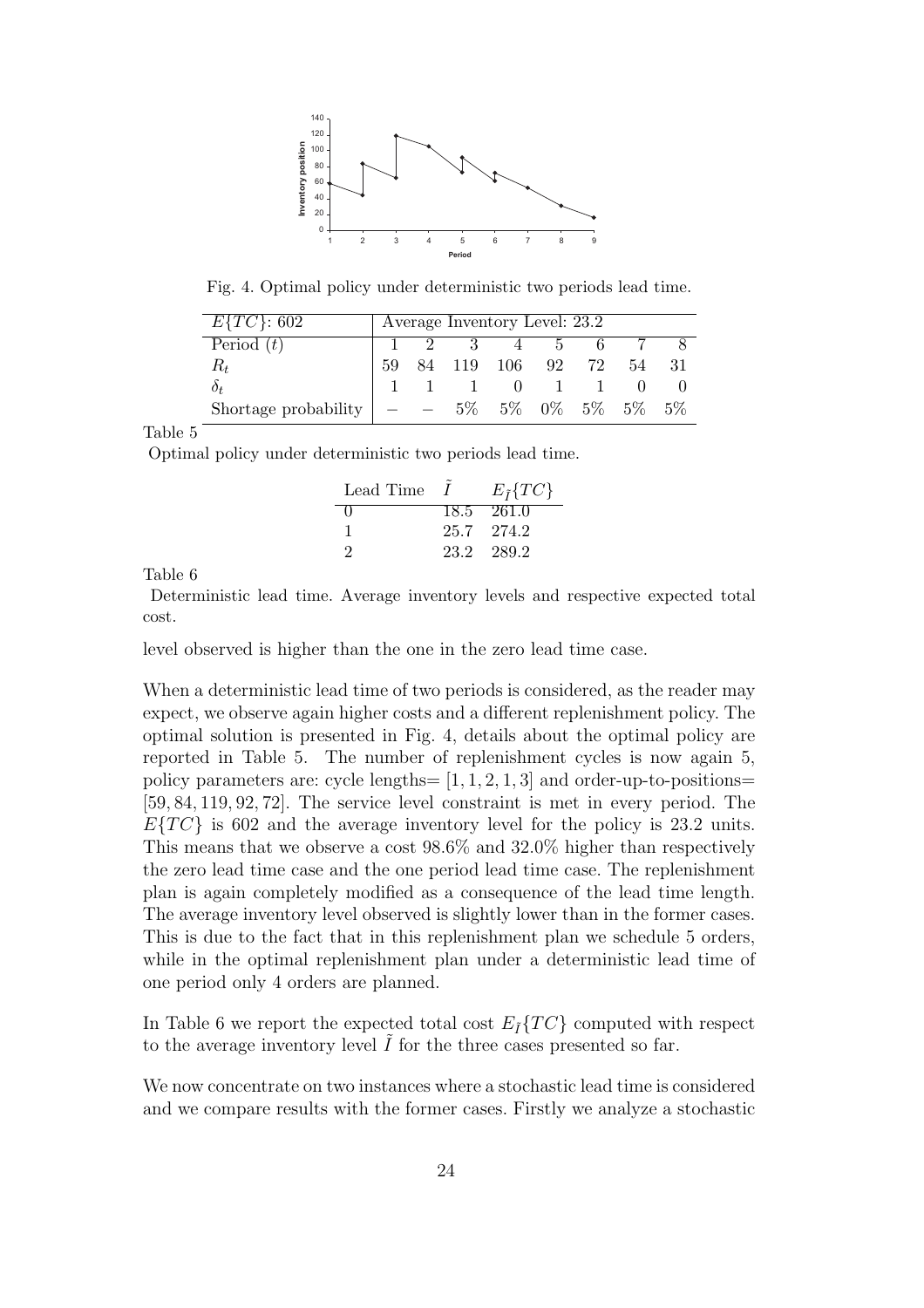

Fig. 5. Optimal policy under stochastic lead time,  $f_i(t) = \{0.2(0), 0.6(1), 0.2(2)\}.$ 

| $E\{TC\}$ : 532      | Average Inventory Level: 32.8 |  |                                                                                                                                 |  |              |  |    |       |
|----------------------|-------------------------------|--|---------------------------------------------------------------------------------------------------------------------------------|--|--------------|--|----|-------|
| Period $(t)$         |                               |  | $1 \quad 2 \quad 3 \quad 4 \quad 5 \quad 6$                                                                                     |  |              |  |    |       |
| $R_t$                | 50                            |  | $\begin{array}{cccc} \n\begin{array}{ccc}\n\begin{array}{ccc}\n\end{array} & 72 & 101 & 88 & 79 & 72\n\end{array}\n\end{array}$ |  |              |  | 54 | - 31  |
| $\delta_t$           |                               |  |                                                                                                                                 |  | $0 \qquad 1$ |  |    |       |
| Shortage probability |                               |  | $-$ 5% 5% 3% 5% 5%                                                                                                              |  |              |  |    | $5\%$ |

Optimal policy under stochastic lead time,  $f_i(t) = \{0.2(0), 0.6(1), 0.2(2)\}\,$ , in periods {1, 2} the inventory cannot be controlled.

lead time with probability mass function  $f_i(t) = \{0.2(0), 0.6(1), 0.2(2)\}\.$  That is an order is received immediately with probability 0.2, after one period with probability 0.6, and after two periods with probability 0.2. The optimal solution is presented in Fig. 5, details about the optimal policy are reported in Table 7. The number of replenishment cycles is again 5 as in the two period lead time case, policy parameters are: cycle lengths=  $[1, 1, 2, 1, 3]$  and orderup-to-positions= [50, 72, 101, 79, 72]. Therefore we see that the number and the length of replenishment cycles does not change from the deterministic two period lead time case, although we observe lower order-up-to-positions as we may expect since the lead time is in average one period therefore lower than in the former case. Also the cost reflects this, in fact it is 11.6% lower than in the two period deterministic lead time case. On the other hand we observed an average inventory level of 32.8, obviously affected by the uncertainty now associated with the lead time. It should be noted that the uncertainty of the lead time plays a significant role, in fact although the average lead time is one period, the structure of the policy resembles much more the one under a two period deterministic lead time than the one under a deterministic one period lead time. Moreover the expected total cost is 16.6% higher than in this latter case.

We finally consider a different probability mass function for the lead time:  $f_i(t) = \{0.5(0), 0.0(1), 0.5(2)\}\,$ , which means that we maintain the same average lead time of one period, but we increase its variance. The optimal solution is presented in Fig. 6, details about the optimal policy are reported in Table 8. The number of replenishment cycles is still 5, policy parameters are: cycle lengths=  $[1, 1, 2, 1, 3]$  and order-up-to-positions=  $[50, 72, 101, 79, 72]$ . Although the average lead time is still one period, order-up-to-positions are slightly higher than in the former case where the variance of the lead time was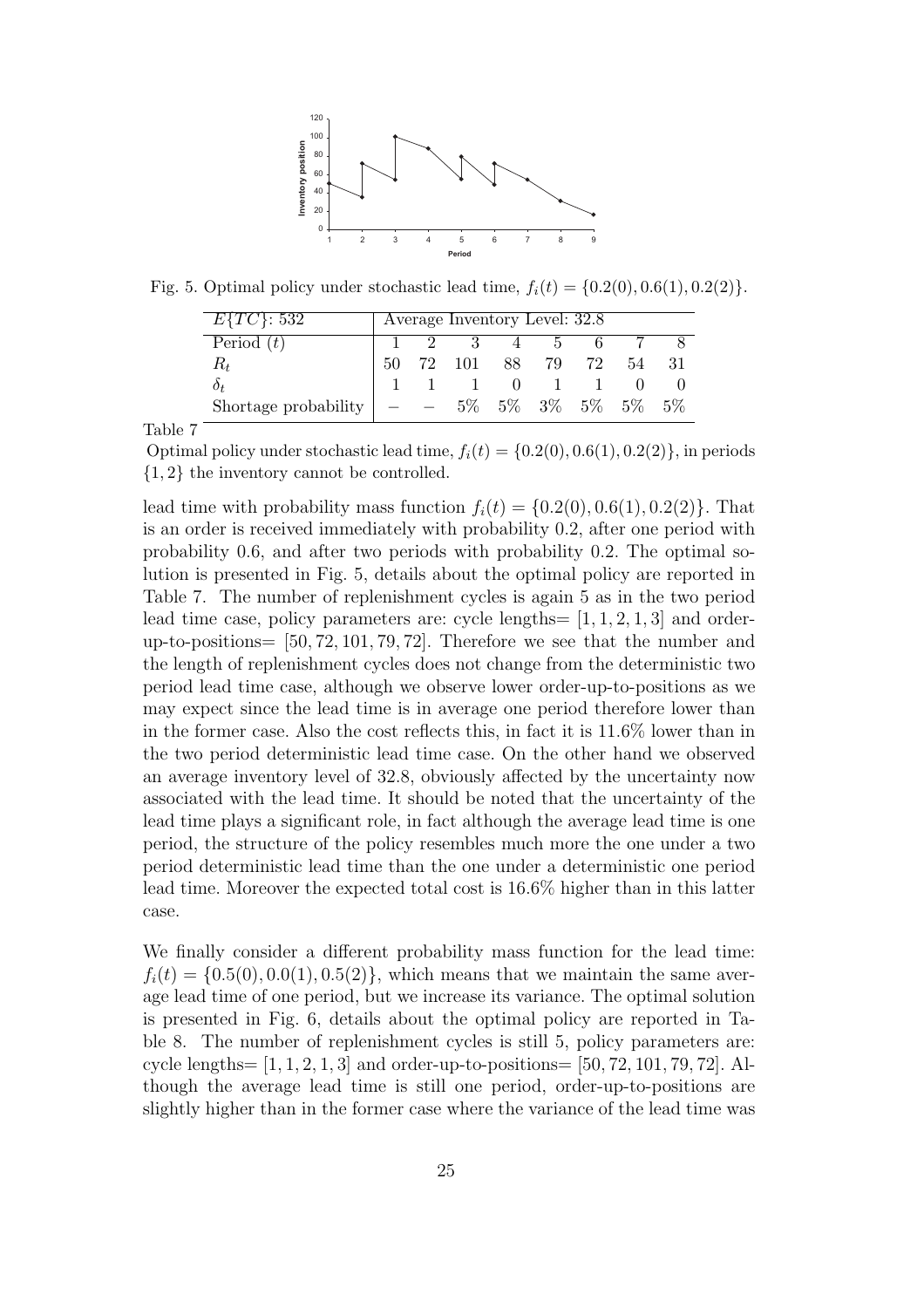

Fig. 6. Optimal policy under stochastic lead time,  $f_i(t) = \{0.5(0), 0.0(1), 0.5(2)\}.$ 

| $E\{TC\}$ : 562      |    | Average Inventory Level: 35.5 |           |            |                               |    |
|----------------------|----|-------------------------------|-----------|------------|-------------------------------|----|
| Period $(t)$         |    | $1 \quad 2 \quad 3$           |           | $4\quad 5$ |                               |    |
| $R_t$                | 53 | 79 107 94 87 72               |           |            | 54                            |    |
| $\delta_t$           |    |                               | $\bigcup$ |            |                               |    |
| Shortage probability |    |                               |           |            | $5\%$ $5\%$ $0\%$ $5\%$ $5\%$ | 5% |

Optimal policy under stochastic lead time,  $f_i(t) = \{0.5(0), 0.0(1), 0.5(2)\}.$ 

| Lead Time                                         | $E_{\tilde{I}}\{TC\}$ |
|---------------------------------------------------|-----------------------|
| $f_i(t) = \{0.2(0), 0.6(1), 0.2(2)\}\$ 32.8 346.8 |                       |
| $f_i(t) = \{0.5(0), 0.0(1), 0.5(2)\}\$ 35.5 363.0 |                       |

Table 9

Stochastic lead time. Average inventory levels and respective expected total cost.

lower. Also the cost reflects this, in fact it is 5.6% higher than in the former case, but still lower than the expected total cost of the two period deterministic lead time case. Moreover we observed an average inventory level of 35.5, again affected by the uncertainty associated with the lead time.

In Table 9 we report the expected total cost  $E_{\tilde{I}}\{TC\}$  computed with respect to the average inventory level  $I$  for the two cases where the lead time is stochastic.

To summarize, in our experiments we saw that supplier lead time uncertainty may significantly affect the structure of the optimal  $(R^n, S^n)$  policy. Computing optimal policy parameters constitutes a hard computational and theoretical challenge. Under different degrees of lead time uncertainty, when other input parameters for the problem remain fixed, order-up-to-positions and reorder points in the optimal policy change significantly. Realizing what the optimal decisions are for certain input parameters is a counterintuitive task. Our approach provides a systematic way to compute these optimal policy parameters.

## 7.1 Analyzing the cost associated with a set of optimal policy parameters

From the experiments presented interesting insights can be obtained by observing the behavior of the expected total cost and of the average inventory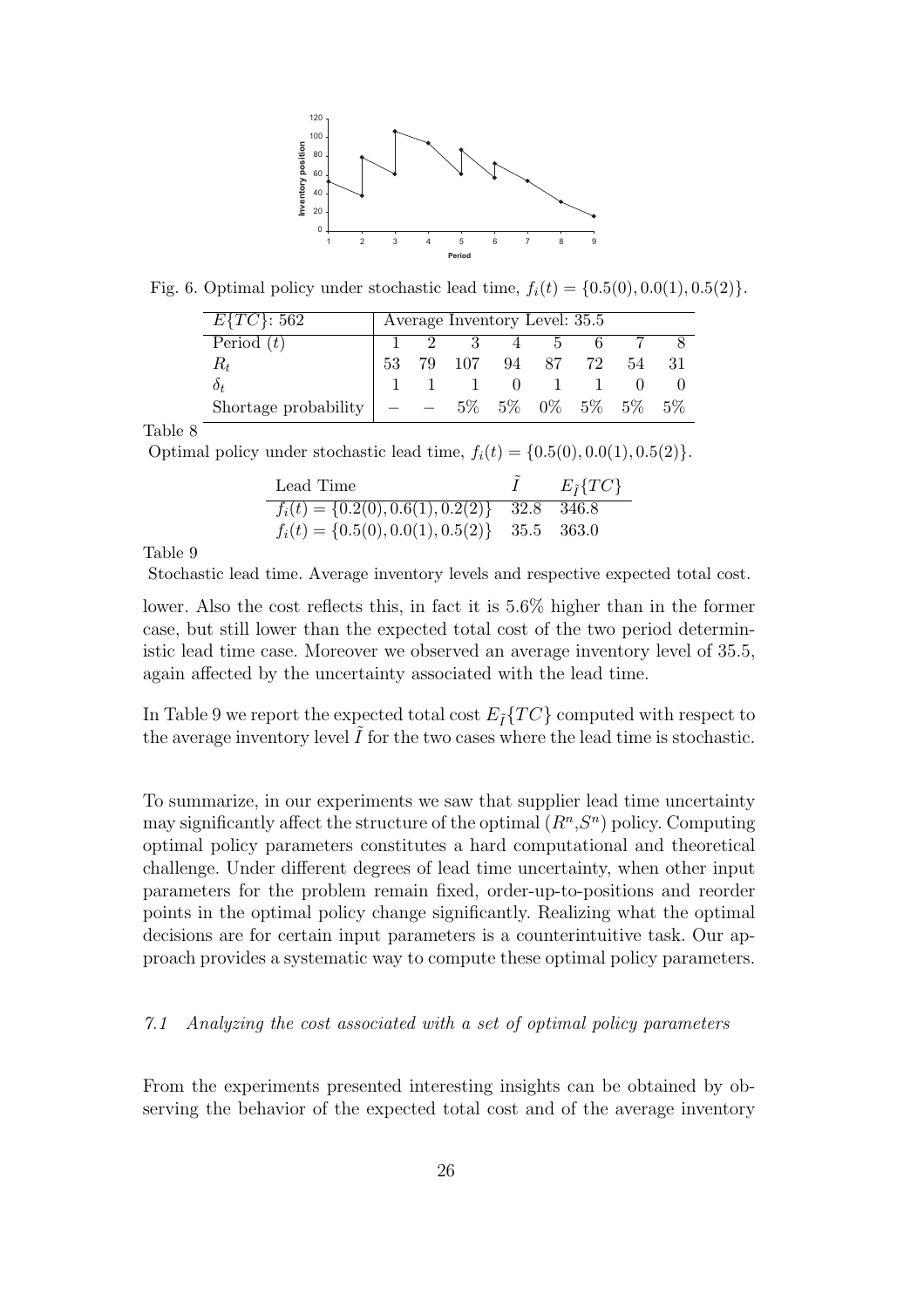level for different lead time configurations. Let us firstly observe how the expected total cost changes when the lead time changes. For a deterministic lead time, as we increase its value, the cost increases significantly when the objective function considers the expected inventory position. Intuitively this is due to the fact that every replenishment cycle covering periods  $i, \ldots, j$  has to cope not only with the uncertainty associated with periods  $i, \ldots, j$ , but also with the variability of the demand over  $j + 1, \ldots, j + L - 1$ , where L is the lead time length. In fact the order placed in period  $j+1$  will be received only after L periods. When the expected inventory level is considered, the increase ratio is lower, since we only pay the cost of the uncertainty associated with the increased buffers and we do not charge holding cost on the outstanding orders. When the lead time is stochastic and the expected inventory position is considered, the optimal policy cost is affected by the expected value of the lead time and by its variability. In fact in the last two examples presented the stochastic lead time has the same expected value of one period, but in the second example the variability is obviously higher. This directly translates into a cost difference where the lead time with probability mass function  $\{0.5(0), 0(1), 0.5(2)\}\$  results 5.6% more costly than the one with probability mass function  $\{0.2(0), 0.6(1), 0.2(2)\}\.$  Nevertheless in both the cases the cost observed is lower than the one observed when the lead time is deterministic and its value is two. This can be explained by the fact that the buffers required to guarantee a given service level under a deterministic two period lead time represent a worst case scenario for every instance where the lead time is stochastic and its length can be at most two periods. More formally this directly follows from Eq. 24, which determines the minimum expected inventory position required at the end of each replenishment cycle to guarantee the given service level. Although, when holding cost is charged on the expected inventory position, the behavior of the expected total cost is quite intuitive and it easily follows from the formulas presented, a dedicated reasoning must be given to explain the behavior of the average inventory level and of the expected total cost when holding cost is charged on the expected inventory level.

In the examples presented the reader may observe that a stochastic lead time distributed as follows,  $\{0.2(0), 0.6(1), 0.2(2)\}\$ , produces an expected total cost  $E\{TC\}$  lower than the one produced by a deterministic lead time of two periods. In contrast, the average inventory level  $\tilde{I}$  — as well as the respective expected total cost  $E_{\tilde{I}}\{TC\}$  — associated with the optimal policy computed for such a stochastic lead time is higher than the one obtained for a deterministic lead time of two periods. The reason for this is that, when we consider the expected inventory level, under a deterministic lead time we keep high buffer stocks, but we do not charge holding cost on outstanding orders, therefore the impact on the holding cost will be limited to the increase in the required buffer stocks. Under a stochastic lead time, the expected inventory level is affected by the increased buffer stocks in a similar manner, but it is also directly affected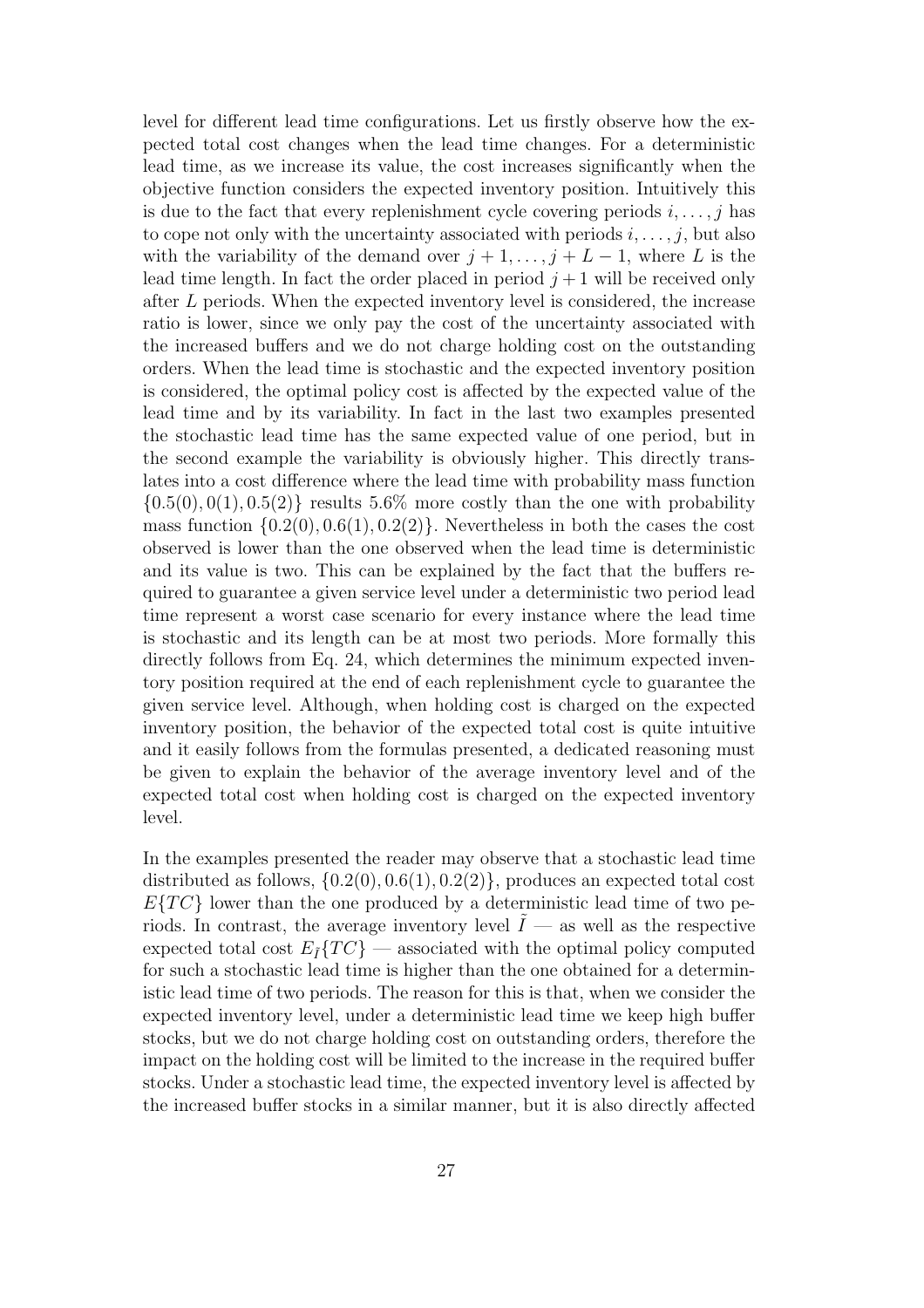by the lead time expected value and by its variability. In fact, whenever an order has associated a short lead time, this will produce a high inventory level carried over to next periods. These scenarios may obviously affect the average inventory level of the optimal policy, while their effect on the expected inventory position is limited to the increased buffer stock levels, since the holding cost in this case is always charged also on outstanding orders. For instance a stochastic lead time distributed as follows,  $\{0.5(0), 0(1), 0.5(2)\}\text{, produces the}$ highest average inventory level — and expected total cost  $E_{\tilde{I}}\{TC\}$  — among all the instance we considered in our set of examples. This can be explained by noticing that under a more variable lead time we will keep higher buffer stocks, and often, when the realized lead time is low, a high inventory level is accumulated and carried over to next periods before being consumed by the demand.

In conclusion we emphasize that, given a certain lead time (deterministic or stochastic), it may be relevant for certain firms to optimize the holding cost on the expected inventory position rather than on the expected inventory level. Nevertheless if we are interested in comparing the optimal policy cost for different lead time lengths and lead time probability mass functions, then we should note that the costs obtained with these two formulations do not follow the same trend, and it is necessary to compare optimal costs obtained with the specific formulation we wish to analyze. For instance if we optimize in terms of the expected inventory position  $(E\{TC\})$  the instance with a deterministic lead time of two periods and the one with a stochastic lead time distributed as follows,  $\{0.5(0), 0(1), 0.5(2)\}\$ , our model suggests that a deterministic lead time of two periods is more costly. In contrast, since both the optimal policies place the same number of orders, by analyzing the average inventory level computed for the two instances, it is easy to notice that, when the cost is computed with respect to the expected inventory level  $(E_{\tilde{I}}\{TC\})$ , then the stochastic lead time results more costly.

# 8 Conclusions

A novel approach to compute  $(R^n, S^n)$  policy parameters under stochastic lead time have been presented. We also showed how to model such a problem when a dynamic deterministic lead time is considered. The assumptions under which we developed our approach for the stochastic lead time case proved to be less restrictive than those commonly adopted in the literature for complete methods. In particular we faced the problem of order-crossover, which is a very active research topic as Riezebos show in [18] and [19]. Our approach merged well known concepts such as deterministic equivalent modeling of chance-constraints [8] and scenario based approach [26] in order to produce an effective way of solving  $(R^n, S^n)$  policy under stochastic lead time. Since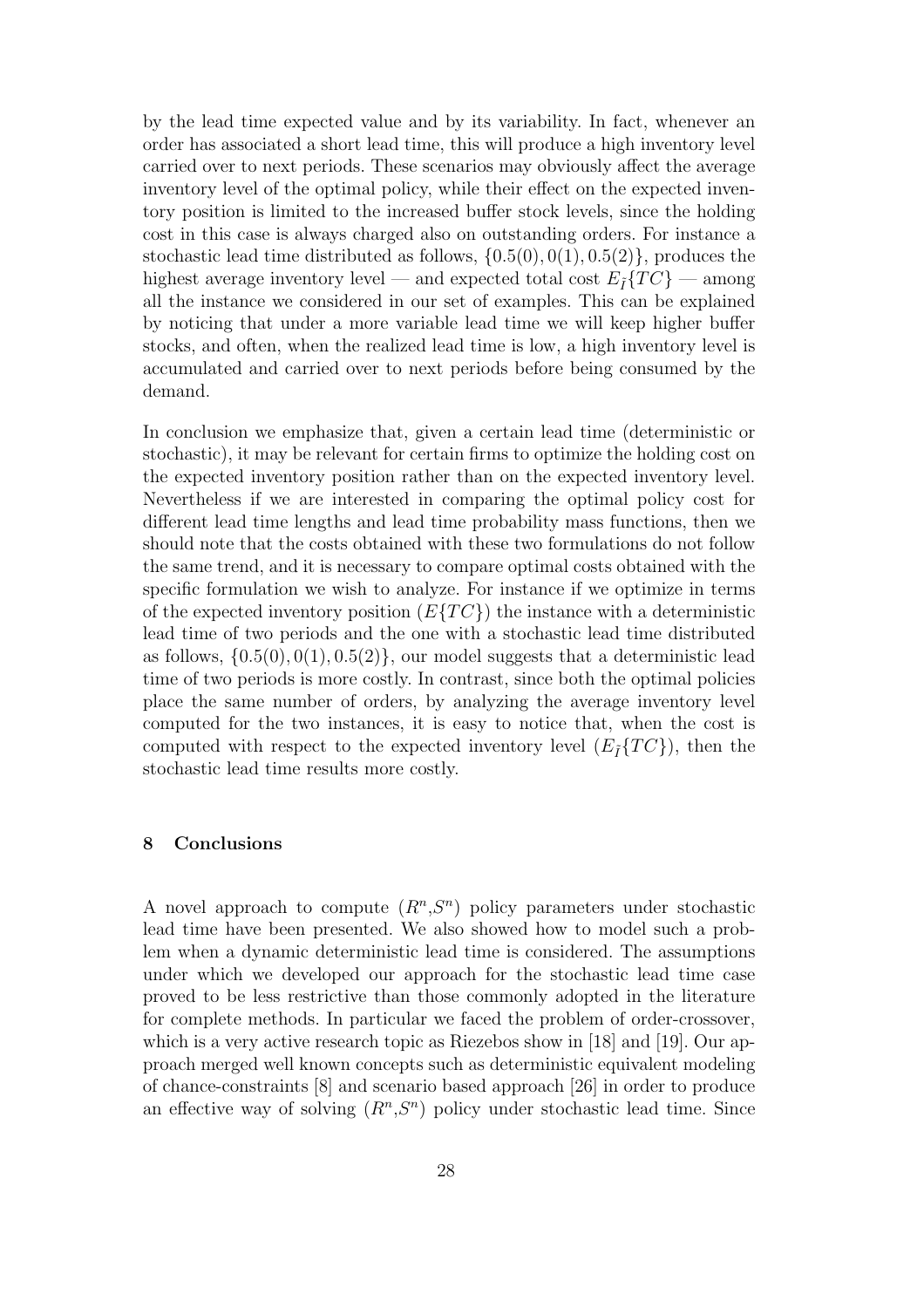we are employing CP to implement our approach we may benefit from special purpose constraint propagation techniques and cost based filtering methods that can certainly speed up the search process. Therefore in our future research we aim to develop specific filtering algorithms able to significantly speed up the search for the optimal  $(R^n, S^n)$  policy parameters under stochastic lead time.

## References

- [1] K. Apt. Principles of Constraint Programming. Cambridge University Press, Cambridge, UK, 2003.
- [2] R. G. Askin. A procedure for production lot sizing with probabilistic dynamic demand. AIIE Transactions, 13:132–137, 1981.
- [3] T. Balafoutis and K. Stergiou. Algorithms for stochastic csps. In *Proceedings of* the 12th International Conference on the Principles and Practice of Constraint Programming, pages 44–58. Springer Verlag, 2006. Lecture Notes in Computer Science No. 4204.
- [4] S. Bashyam and M.C. Fu. Optimization of (s,S) inventory systems with random lead times and a service level constraint. Management Science, 44(12):243–256, 1998.
- [5] J. R. Birge and F. Louveaux. Introduction to Stochastic Programming. Springer Verlag, New York, 1997.
- [6] J. H. Bookbinder and J. Y. Tan. Strategies for the probabilistic lot-sizing problem with service-level constraints. Management Science, 34:1096–1108, 1988.
- [7] S. C. Brailsford, C. N. Potts, and B. M. Smith. Constraint satisfaction problems: Algorithms and applications. European Journal of Operational Research, 119:557–581, 1999.
- [8] A. Charnes and W. W. Cooper. Chance-constrainted programming. Management Science, 6(1):73–79, 1959.
- [9] G. D. Eppen and R. K. Martin. Determining safety stock in the presence of stochastic lead time and demand. Management Science, 34:1380–1390, 1988.
- [10] F. Focacci, A. Lodi, and M. Milano. Cost-based domain filtering. In Proceedings of the 5th International Conference on the Principles and Practice of Constraint Programming, pages 189–203. Springer Verlag, 1999. Lecture Notes in Computer Science No. 1713.
- [11] M. Hariga and M. Ben Daya. Some stochastic inventory models with deterministic variable lead time. European Journal of Operational Research, 113:42–51, 1999.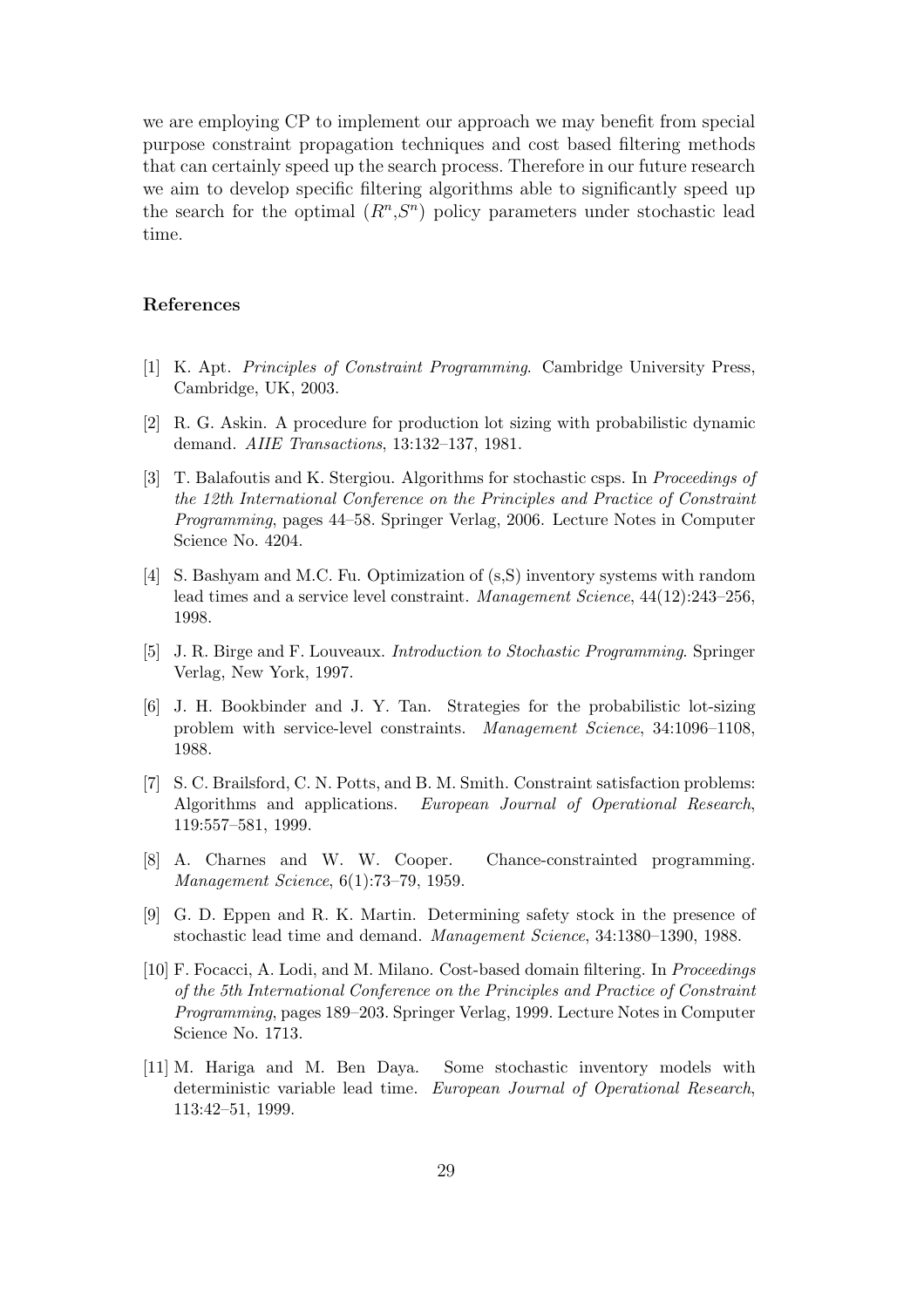- [12] J. C. Hayya, S. H. Xu, R. V. Ramasesh, and X. X. He. Order crossover in inventory systems. Stochastic Models, 11(2):279–309, 1995.
- [13] P. Van Hentenryck and J. P. Carillon. Generality vs. specificity: an experience with ai and or techniques. In Proceedings of the National Conference on Artificial Intelligence (AAAI-88), 1988. St. Paul, Minnesota.
- [14] J. A. Hunt. Balancing accuracy and simplicity in determining reorder points. Management Science, 12(4):B94–B103, 1965.
- [15] R. S. Kaplan. A dynamic inventory model with stochastic lead times. Management Science, 17(7):491–507, 1970.
- [16] I. J. Lustig and J. F. Puget. Program does not equal program: Constraint programming and its relationship to mathematical programming. Interfaces, 31:29–53, 2001.
- [17] J.-C. Regin. Global Constraints and Filtering Algorithms. in Constraints and Integer Programming Combined, Kluwer, M. Milano editor, 2003.
- [18] J. Riezebos. Inventory order crossovers. International Journal of Production Economics, 2006. article in press.
- [19] J. Riezebos and G. J. C. Gaalman. Modeling expected inventory order crossovers. In Pre-prints of the Fourteenth International Working Seminar on Production Economics, pages 4:137–148, 2006. Innsbruck, Austria, February 20–24.
- [20] H. Scarf. The optimality of (s,S) policies in dynamic inventory problem. in Arrow, Karlin and Suppes, Mathematical Methods in Social Sciences 1959, Stanford Unversity Press, 1960.
- [21] E. A. Silver. Inventory control under a probabilistic time-varying demand pattern. AIIE Transactions, 10:371–379, 1978.
- [22] E. A. Silver, D. F. Pyke, and R. Peterson. Inventory Management and Production Planning and Scheduling. John-Wiley and Sons, New York, 1998.
- [23] S. A. Tarim. Dynamic Lotsizing Models for Stochastic Demand in Single and Multi-Echelon Inventory Systems. PhD thesis, Lancaster University, 1996.
- [24] S. A. Tarim, B. Hnich, R. Rossi, and S. Prestwich. Cost-based filtering for stochastic inventory control. In Recent Advances in Constraints Joint ERCIM/CoLogNET International Workshop on Constraint Solving and Constraint Logic Programming, CSCLP 2006. Springer Verlag, 2007. Lecture Notes in Computer Science, to appear.
- [25] S. A. Tarim and B. G. Kingsman. The stochastic dynamic production/inventory lot-sizing problem with service-level constraints. International Journal of Production Economics, 88:105–119, 2004.
- [26] S. A. Tarim, S. Manandhar, and T. Walsh. Stochastic constraint programming: A scenario-based approach. Constraints, 11:53–80, 2006.